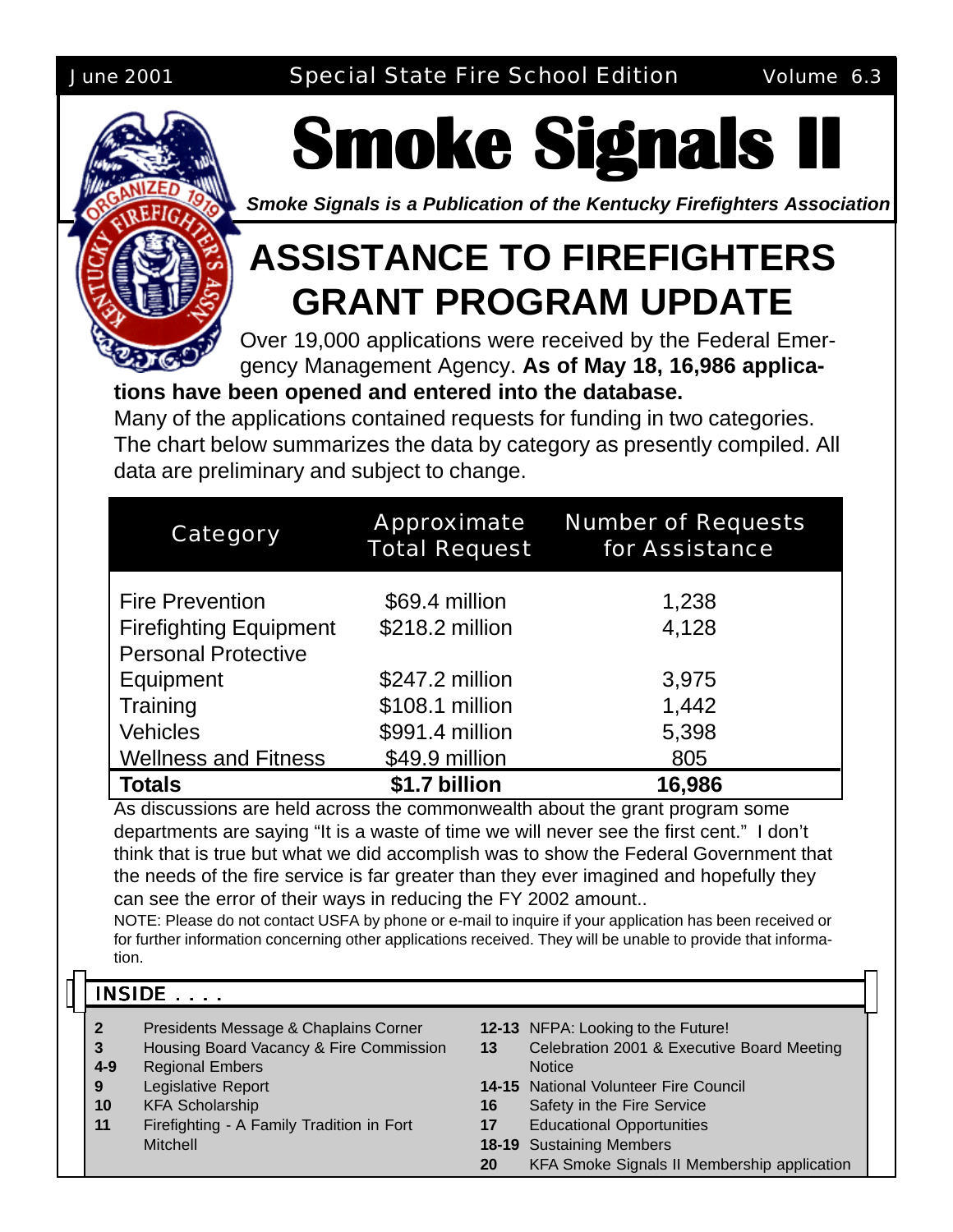#### 2 **KFA Smoke Signals II KFA Smoke Signals II**



#### From the President

Walter Johnson

The executive board had a beneficial meeting in Owensboro at the officers school.

 You should contact your directors and/or Vice Presidents to express your concerns about the fire service.

 Several committees are already working and should be contacted regarding your concerns.

 Arson remains one of the nations most dangerous and costly threats for citizens and their property alike. The latest statistics from the National Fire Protection Association reveal more than 400 Americans die each year from these fires.

 Recently, every department that had not paid their dues was sent a second notice. Your assistance in sending in this payment is greatly appreciated. These funds work for you.

#### Sincerely,

#### **Walter Johnson**



#### **Chaplain's Corner**

by Stewart Dawson "Firefighting" Still the Best Kept Secret in the World

 Acording to *Jobs-rated Almanac's* top 250 jobs in the US, the job of a firefighter was rated 216th behind EMT's rated at 184, Police Officer at 197 and just ahead of the President of the United States at 229. Thus the job of fire fighter is still one of the best-kept secrets in the world. Those of us in the business know it is the best job going.

 Another interesting ststistic about firefighting did get us a top rating however. In the area of job stress, we came in second only to the President of the United States. I am not sure how they came up with their ratings but it is a fact that our job is stressful at times. We face life and death situations regularly. We see human suffering and tragedy as a part of our everyday activities. And yes the stress involved does affect us. While serving as a firefighter for 21 years and as a Fire Chaplin for 11 of those years I have come to some of my own conclusions. We talk alot about Critical Incident Stress and it's affects. It is and does cause us a lot of heartache and grief. However, from my experience this is not our greatest problem.

 What I see more is the effects of how we manage or mismanage the stress of being expossed over and over to human tragedy. Every time we respond to an emergency we see human suffering from pain and injury to the emotional pain of terrible losses of life and property. We are human and we feel with the victims of tragedy. However, if we sat down and cried with every victim and dwelt on his or her pain, we could not do our job. So we learn to turn off those emotions. We have to - to be able to stay calm, make the right decisions and make a positive difference when we are called upon. But after the emergency is over, we step back into normal life. We must interact with people on a personal level where emotions and feelings are important. We go home to our spouses, our children and our friends and must become human again. But what happens after a period of continually having to turn off our emotions we somehow loose the ability to turn them back on and we change. We may be accused of being hard and non-caring. We loose the ability to relate with our spouses, our kids and others in our normal world. This is a tragic thing that leads to divorce, conflict with our kids, our peers and our co-workers. If in fact we believe we jave the best job in the world, we must learn to not let it negatively affect us. We must find ways to deal with our stress so that we can be able to turn those emotions back on and relate with the ones most important to us. Most of you have read articles and maybe even been to classes about stress management so I won't go into all the things you can do to manage your stress. However, there is one area that is only briefly mentioned in the information we have all seen. To me it is the NUMBER ONE stress management tool. Many of the articles are afraid to talk much about the "R" word. They call it religion. I call it faith or to be more specific - Christianity. My faith has been the greatest tool I have to help me manage stress and remain human. My faith in God and pursuit of a relationship with Him has been my lifeline. It gives me a greater understanding of life and death and living. It helps me understand myself better and gives me resources to deal with all we see as firefighters. My God gives me strength and courage to face the human suffering without turning off my emotions. "He is my rock and my fortress and ever present help in times of trouble." And he is there for you! Check him out. He loves you with an everlasting love and wants the best for you. Seek Him and you will find him. May God Bless You and help you in times of trouble.



Chaplain, Lexington Fire Department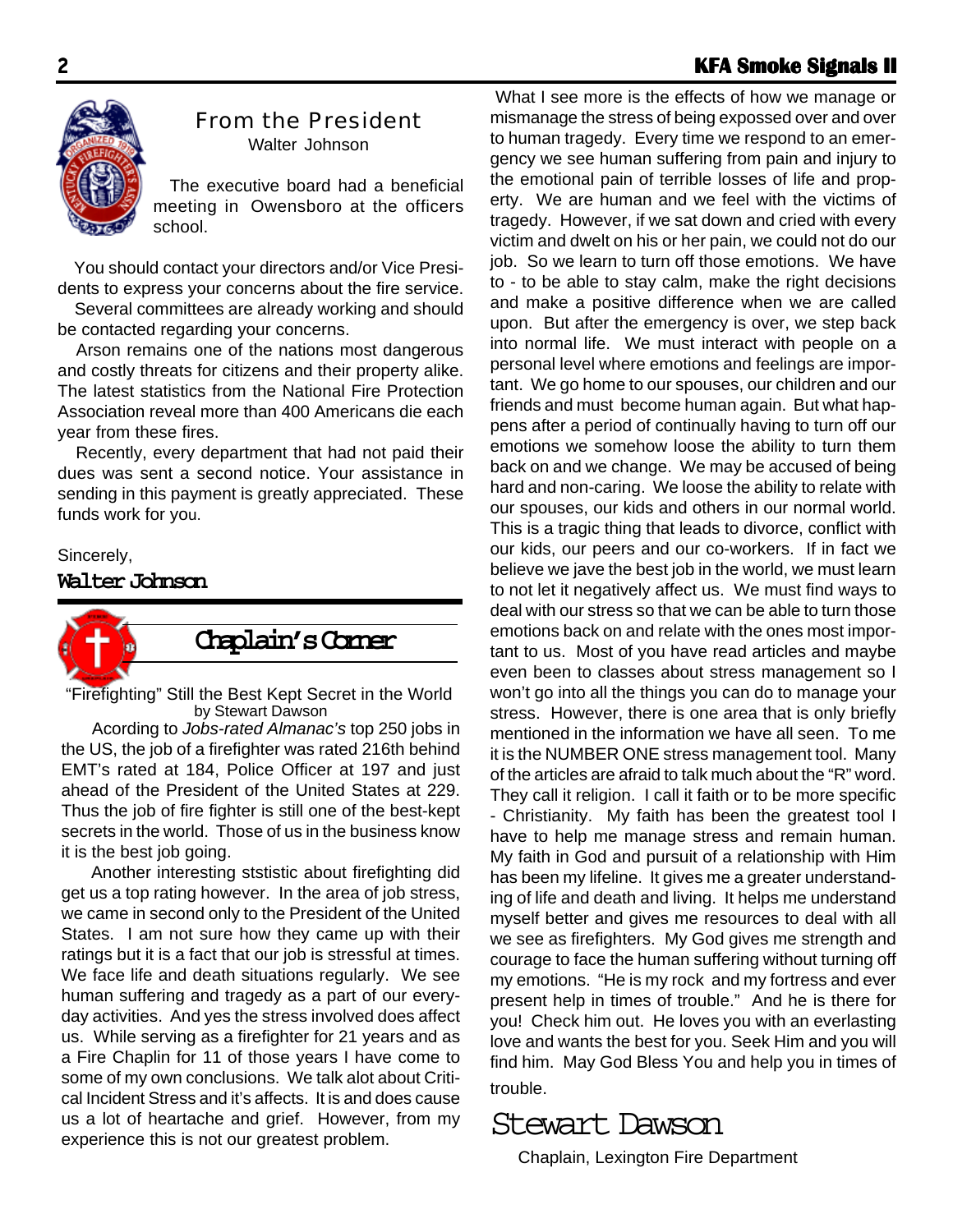#### Vacancy on the Housing Board

by David E. Jansing, Secretary

Prior to his retirement in 1998, Chief Gary McComas of the Lexington Fire Department served on the Board of Housing, Building & Construction, as the representative to the Fire Service. Gary's term expired a couple years ago, and since that time, each incoming KFA President has selected Chief Bill Martin of the Erlanger Fire/EMS Department to fill the vacancy. Bill is undoubtedly qualified and very interested in the appointment.

This board is made up of individuals appointed by the Governor, and state law requires that three names be submitted for him to select from.

I recently received a letter from Governor Patton's Appointment Secretary asking that the KFA submit three names for consideration. They are requesting that the three individuals be geographicaly located in different regions of the state.

Chief Martin's name has been submitted once again. If you know of someone who is qualified and would be interested in such an appointment, please contact me ASAP. The qualified person should have a good background in building and fire prevention codes, and be certified in each area.

It is the intent of the KFA, that the fire service be well represented in Frankfort in dealing with issues concerning the buildings we are protecting.

Please contact me by e-mail at either: djansing@mindspring.com *or* djansing@fortmitchell.com

You may also call me at 859-331-1267 Ext. 403. An application will be sent to anyone who is qualified and interested.

Sincerely,

**David E. Jansing**, Secretary

#### FIRE COMMISSION

Walter J. Lage Division Director, State Fire Commission

There have been several changes to the Fire Commission during the past several months. Ms. Marilyn Woodrum has left the staff of the Fire Commission and taken a position with the Department of Air Quality in Frankfort. We wish Marilyn the best of luck. Ms Kim Hodge has been hired to replace Marilyn. Kim comes to the Fire Commission from the Purchasing Department of KCTCS where she has worked for nearly 2 years. We would also like to welcome Charlie Lott. Charlie is the Area 1 Coordinator in Southwestern Kentucky.

By now you should have received a binder containing Fire Commission information and forms. Please keep in mind that this is an ever- changing document and will be periodically changed and updated. If you have any suggestions or ideas of what should be included, please contact the Fire Commission or your Area Coordinator. All of the Area Coordinators now have toll free telephone numbers. The numbers are contained in the binder.

Please remember that the Fire Commission has moved to Lexington. Any correspondence should be sent to the Lexington office and not the Fire Marshall's office in Frankfort.

Our address is:

2750 Research Park Drive- Barn Annex P.O. Box 14092 Lexington, Kentucky 40512-4092 Our telephone numbers are: Phone 1-800-782-6823 Fax 1-859-246-3484 Individual extensions are listed in the binder

If you participate in the Fire Incident Reporting System, those reports should be sent to the Fire Marshall in Frankfort, not the Fire Commission.

Finally, we will be trying to process state-aid payments earlier this year for those departments that meet the eligibility requirements. We will try to begin processing payments during middle to late July. The eligibility requirements are listed in the binder.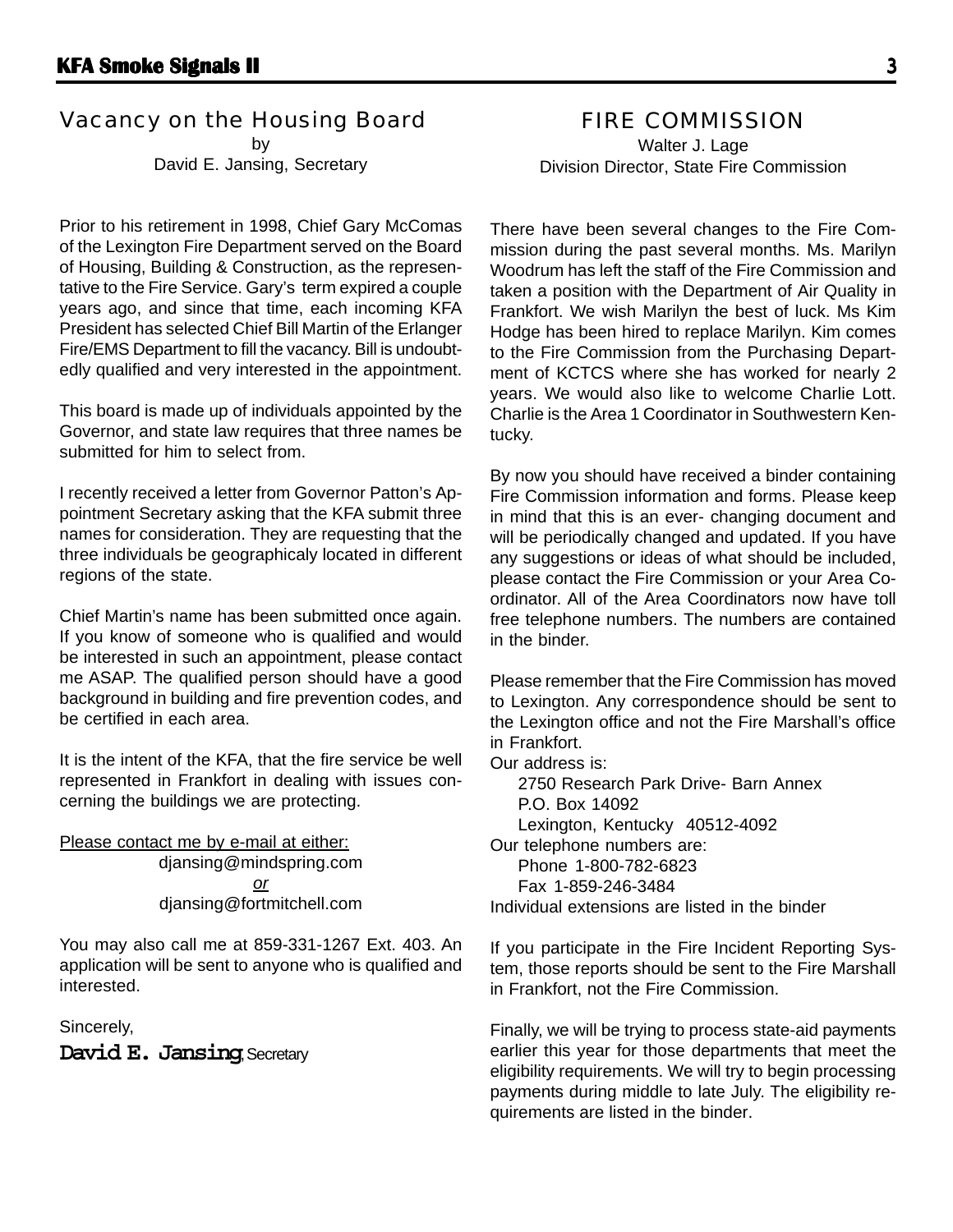#### Jackson Purchase Firefighters Association

Matt Walker, President

Greetings from the JPFA and "Far Western Kentucky". The 2001 Spring School is complete and by all accounts was a tremendous success. There were approximately 191 students representing 58 different agencies and 41 staff members and instructors involved in eighteen different classes during the weekend. The JPFA Spring School can not be compared to the Green River Association school or the Dixie Association school at this time. But watch out folks; we are young; we are growing; and we are progressive. Of course we make some mistakes along the way but we learn a little more every year. Some years we really learn a lot! Mark your calendars now for the 2002 JPFA Spring School in Paducah, Kentucky. The dates are set for March 23rd & 24th and our training committee is already working on this school.

I would like to take this opportunity to personally thank everyone that participated in the school in any manner. I will not attempt to list everyone that had a hand in making this another successful school for fear that I would leave someone out. But I would be remiss if I did not mention a few folk. First and foremost I want to thank the students that attended the school. Without our students all of our efforts would be for naught. Thanks also to all of our fantastic instructors that participated and shared their knowledge and expertise with the students. And how do you say thank you to Kentucky State Fire Rescue Training and the Kentucky Fire Commission for all that they do for Kentucky firefighters all year long? The JPFA Spring School would not be possible if it were not for Charlie Lott, Area 1 Coordinator, Patricia Walker and all of the members of the Area 1 staff that participated. A great big thank you goes to Troy Newcomb and the JPFA training committee that put this school together and make it work. (Sometimes in spite of themselves) There are so many others that deserve a pat on the back. And if I have not thanked you personally please accept this as a small token of my appreciation for all of the help and support that we received.

session thus far and two additional sessions are scheduled for May. We are still working on some details but we figured we needed a lot more time for practice than we did for working on details. Someone might think that we have the cart before the horse. But just watch us! If you need additional information or would be willing to participate in this unique organization contact Jim Hartz at the Fulton Fire Department at 270-472- 1423. You can E-Mail Jim at jpfa@apex.net.

The second quarter JPFA general membership meeting was conducted on Tuesday, May 1, 2001 at the Hickman Kentucky Fire & EMS complex. Twenty-seven members were in attendance and were treated to a real home cooked meal provided by the Hickman Fire and EMS Departments. A large supply of fried fish, hush puppies, french fries, slaw, white beans, ham and assorted desserets were prepared by the local men and women and were eagerly consumed by those present. Only in Hickman, Kentucky could you get a meal like that and have the pleasure of associating with such great fire & EMS personnel. Thanks to Bill Murray, Chief Jackie Duncan and the entire Hickman staff for inviting the JPFA to their facility. And even more thanks for providing such good food.

Gerald Stewart, Chairman of the Kentucky Governors Commission was in attendance and updated the group on Kentucky State and Federal legislative issues. The KFA legislative committee is working on the agenda for the next session. If you have ideas and/or suggestions that you feel would enhance the Kentucky Fire Service contact your KFA regional director and make your thoughts known. Do not wait until the session is over and then gripe about what did or did not happen. Get involved in your local association and the KFA. Make your voice heard.

The next JPFA quarterly meeting will be conducted on Tuesday, August 14, 2001 at the East Marshall Fire Department in Gilbertsville Kentucky. We will eat at 6:00 PM and the meeting starts promptly at 7:00 PM. If you need additional information contact Jim Hartz at the Fulton Fire Department at 270-472-1423. You can E-Mail Jim at jpfa@apex.net. Make your plans now to attend this meeting and support the JPFA. I hope to see many of you at State Fire School and if not will see you at KFA in Ashland.

#### **Paul S. Billings**

Jackson Purchase Firefighters

The JPFA Honor Guard has conducted one training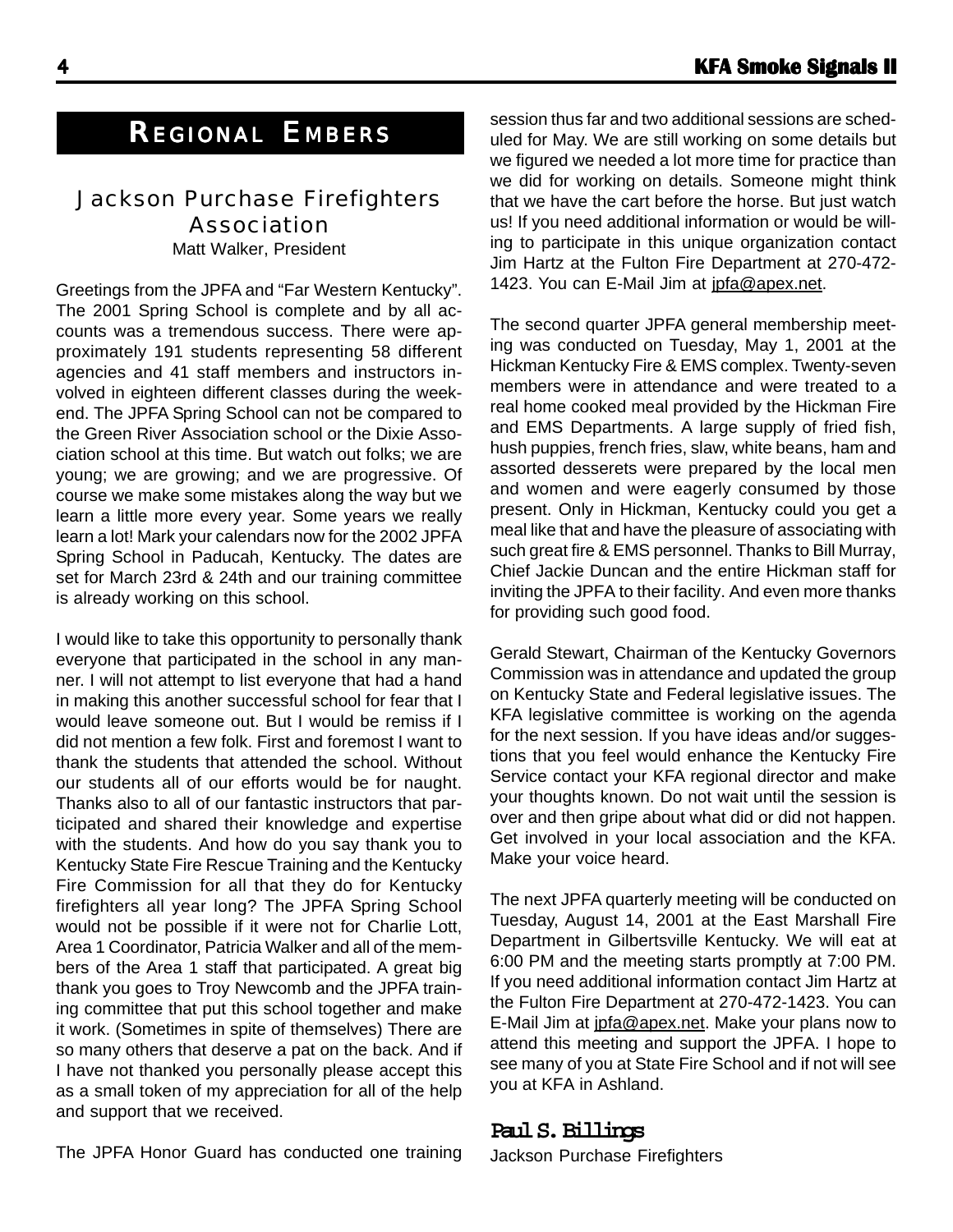#### F.I.R.E. Act Grants Reach 19,000

I want to take this time to say congratulations to all the fire departments in this great country. When you consider that there are approximately 33,000 fire departments in the United States, it is an amazing feat to get over 19,000 of those departments to respond with applications. I think Congress should sit up and take notice.

The firefighters in this country deserve just as much Federal Assistance as the police do. We have worked hard to get the \$ 100 million dollars. We are still a long way from the approximately \$ 11 Billion that the police enjoy. They have worked hard to achieve that pinnacle of success. We have now proven that we can live up to the challenge as well.

I realize that the grant forms were fairly new to most of us and I'm sure some will be kicked out because they are incomplete, or something was missing, but they can't say there is not a need out there. That is the main point of this grant, to give them the numbers. Keep in mind, you now have grant writing experience and Congress can see that we are serious. If you don't receive money this year, you may do better next year. The main idea we have to keep in mind is "Don't let up", keep making those contacts with your legislators and also, it won't hurt to send them a Thank You for all they have done already.

In closing, I just want to reiterate, Congratulations. We did our part and now they can do theirs. Let make this just the beginning of a very successful campaign.

#### **Jim Hartz**

PIO JPFA

#### Pennyrile Regional Fire & Rescue Association Johnny Ezell, President

Area 2 State Fire Rescue Training was proud to cosponsor along with Area 1 and Area 3 the May 5 and 6 Firefighter Survival and Rescue Train the Trainer Class at Ky Dam Village State Park. Everyone seemed to

enjoy the training and fellowship while in the Ky. Lake area. Everything seemed to go off without a hitch except for one pontoon boat ride of coordinators and guests which were piloted by Charlie Lott. We all know what water damage means at a fire scene however Bryant Stiles can probably give you a new definition of that term. Its not safe to allow coordinators to wonder off on expeditions alone! We would like to thank everyone who participated in the training, and would like to invite you back to Western Kentucky for training. This was the first time for the West Coast Connection (Area 1, Area 2, Area 3) to sponsor training together. We are alive and well despite Charlie's boat ride. I don't know for sure but come State Fire Rescue Training Budget time it might pay to have Charlie Lott take Larry Collier and Steve Calhoun for a ride. No telling what kind of promises he could get for everybody!

We had our last meeting in Nortonville on April 10th. Plans for the 6th Annual Pennyrile Regional Fire School, set for August 18-19 in Hopkinsville, was the topic of the meeting. The tentative class schedule for the school is:

> Extrication - Light and Heavy Level I Methodology Smoke, Burn and Flashover Class Basic SCBA Pumper Air Brake Systems Nozzles, Fire streams and Foam Firefighter Survival and Rescue Intermediate\Advanced Rope Rescue EMT CEU's Farm Rescue Aircraft Rescue Wildland Search and Rescue HazMat Operations Level

Brochures should be out soon. We look forward to another excellent school.

For further information contact Capt. Johnny Ezell (270) 890-1403 or Ed Schmitt (270) 365-4632.

The next Association meeting will be at Elkton City Hall in Todd County on Tuesday July 10<sup>th</sup> at 7:00 p.m. See you there!

#### **Johnny Ezell**

President Pennyrile Fire and Rescue Association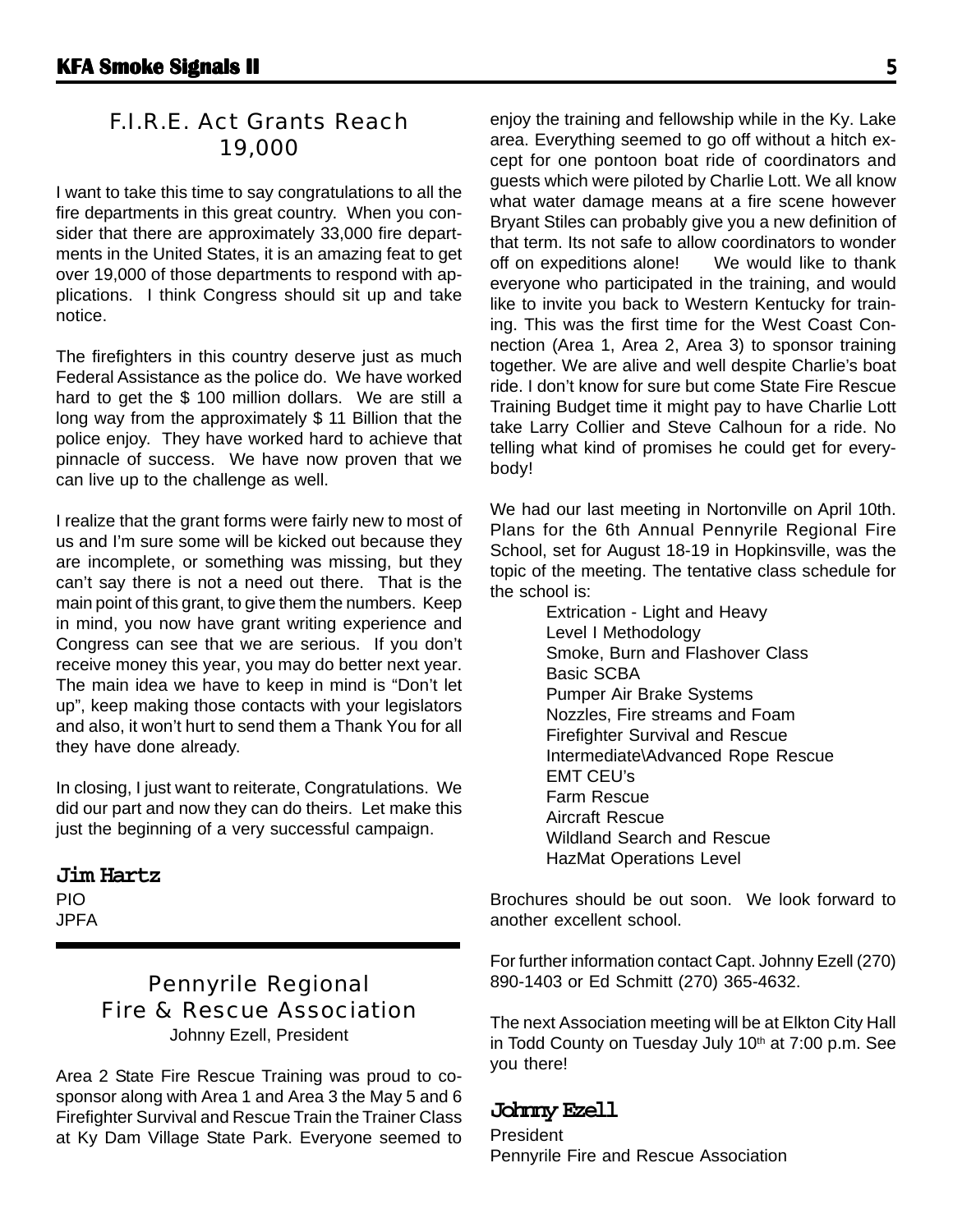

### Dixie Firefighters Association

Robbie Blanford, President

#### **Fire Trucks and Baby Dolls**

By Sarah L. Williams

 My dad has been a member of Kentucky 86 Volunteer Fire Department since its founding 21 years ago. Being the active Assistant-Chief he is, he has spent countless hours at the firehouse; whether it was for meetings, training, or fundrasing, he's been there. Being the only child and Daddy's little girl, when I was born it was only natural for me to tag along behind. Therefore, going to the firehouse was and is a regular occurrence, but when I was younger, two days of the month were extra special. The first and third Tuesday of each month was meeting night. That meant that on those days I would have to pack as many of my baby doll essentials that would fit into my "real diaper bag;" clothes, bottles, and diapers I needed them all. My heavy load would travel the barely two mile trip to the department. Once there, I would meet up with my life long friend Dana. This type of play lasted us many years. As we grew and matured we switched from baby dolls to the resturant game and then to curling irons and makeup.

 I may not have not been attending each of the meetings with the aspiration of becoming a firefighter, but I know my dad was proud to have me there. At every meeting each member signs their name in an 8x10 black book as a way to take roll. Now I can look back and see where over the years my dad has signed in as

#### & **.** To this day if I show up

at a meeting he continues to sign us in, side by side.

 Some may see the department as only a place, but I see it as so much more. To me it appears as a classroom where many of life's lessons have been taught. I believe my attitude of not being able to stand by and watch something be done originated there. Since I was old enough to stand I have helped collect for the WHAS 11Crusade for Children. I would stand carefully between the painted yellow lines of the street, holding the small red bucket, and anxiously waiting for passer-buyers to donate money to help the sick children. I have had the opportunity to witness the determination of the men and women of the department and have seen the importance of being involved in my community. I have realized that a safe and successful town does not just happen; it taks countless hours and hard work of many. Friendship and regard for others has been formed there, along with a second family of sorts. It was also an

 opportunity for my dad and I to form the bond of friendship that holds true today.

 I consider growing up at Kentucky 86 Volunteer Fire Department to be an honor and a pleasure. It has not only given me the opportunity to help my community but to appreciate all that is done for my town. We tend to take so many things for granted; it's only natural. But I ahve seen men and women fight raging house fires in the heat of summer, fry bacon and pancakes at 5:00 a.m. to support the department's livelihood, and cry countless tears when a fellow member loses their life. I thank them for giving their time and their friendship to us all.

 Kentucky 86 Fire & Rescue Inc. is a department within the Dixie Firefighters Association. This article was submitted by Charles Williams Assistant Chief in hopes of reminding us that 'the small things in life are often the ones that have the greatest impact on those we love. I love you Sarah".

### Green River Firefighters Association

Phil Fogle, President

Thanks to everyone for their support of our 17<sup>th</sup> Annual Spring Fire School. Attendance was up by 95 students. State Fire Rescue Training's mobile Flashover Recognition and Survival Training unit made its first appearance in the Green River Region and was a huge success. We held our first Firefighter Rescue class, the second half of the Firefighter Survival Program. Lunch on Saturday was provided by the Officers with 2nd Vice President Harvey Henderson and his father working the grill. We want to send a special thanks to the coordinators and instructors that traveled from other regions as they provided quality instruction for our firefighters.

We look forward to seeing many of you at State Fire

School in Lexington. **Phil Fogle***,*

#### **Last Chance for Program Book Ad**

 The 2001 KFA Conference Program Book is about to go to press. The book will be mailed to each department in Kentucky as well as to each person in attendance at the KFA Conference in Ashland August 4 - 7, 2001. This book has mailing, phone, and e-mail information on all Kentucky Fire Departments as well as important dates for training and contact info. Don't miss the opertunity to be part of this ready reference document. No more time to delay. If you would like to have your ad placed in the book call Woody Will at 270-766- 5238 TODAY!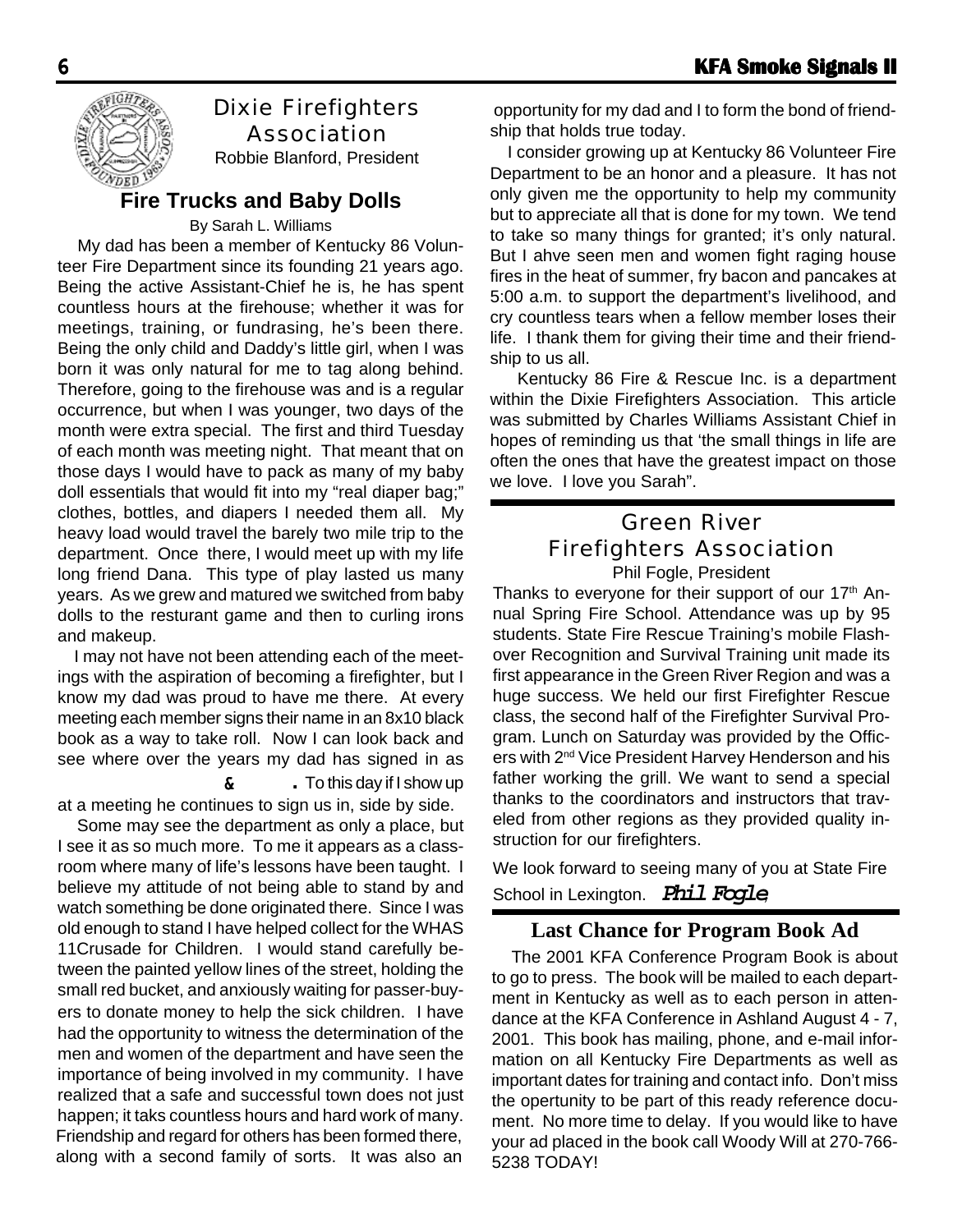#### Bluegrass Emergency Services Association

R. Wayne Jordan, President

 The BESA would like to welcome the new Fire Chief of Simpsonville Fire Dept., chief Tony Broyles. He is a retired District Chief from the Danville Fire Dept. and is now the paid chief for Simpsonville Fire Dept.

Planning is under way for Fall BESA Sponsored Training for the departments in the BESA area. Also, each department will be receiving from State Fire/Rescue Training Area 6 a questionnaire to update their departments information, and to plan their 20 hours training for the coming year.

 Captain John Stich of Lyndon Fire Dept. is the first to complete the new Associate in Fire Science Technology Degree. John was one of the students left over from the Jefferson Community College old program. He is also a State Fire/Rescue Training Area 6 instructor. Congratulations John for staying the course.

 Those interested in working towards their AAS in Fire Science Technology contact Dr. Bill May at 502- 213-4273 or 1-888-306-8064.

 The State Fire/Rescue Training Area 6 office has moved "Again"! The new address and phone numbers are as follows:

State Fire/Rescue Training Area 6 727 W. Chestnut St. Louisville, KY Office - 502-213-4291 Toll Free 1-888-306-8064 FAX - 502-213-4500 Fire Science Program 502-213-4273 e-mail richard.jordan@kctcs.net lucy.landers@kctcs.net

The next BESA meeting will be at North Oldham Fire Dept. July 18th, 2001 at 6:30 p.m.

#### **R.Wayne Jordan**, President

#### **Southeastern KY Firefighters Association** Steve Myers, President

As I look back over the past five years, and remember the many emergency units that have participated in the annual Southeastern Kentucky Firefighters Hall of Fame parade and static display, I think of the many emergency personnel that all of these departments have represented. I think of all of the many hours that many of these firefighters and other emergency personnel give (out of the goodness of the heart) to better their respective communities.

Then I begin to wonder how many of these communities really understand what kind of people they have protecting them 24/7, everyday. As I have traveled over Kentucky in the past five years, I have always heard these words, "They really don't seem to care until they need us". Being a public safety professional can be a lonely, but rewarding career. Unless you have walked in our boots, you can't understand how we really feel. We can be faced with disappointments, tragedies and yes, even tears. We are only human, not machines like many people think. That is why for the past four years, we have honored emergency personnel with a parade in their honor. It is a time to get together to celebrate who we are and why we do it.

This year's parade is titled "CELEBRATION 2001". The date is November 3, starting at 1230 hrs. The location is the City of London on Main Street. Look for flyers at State Fire School in Lexington in June or in your mailbox. Last year we started to include emergency personal POV's as part of the parade and this will continue from now on. As we celebrate our 5th anniversary, we invite all of you to come and have fun on the first Saturday in November with us. It is the largest parade of emergency vehicle in the Commonwealth of Kentucky. Come meet some of the many Hall of Fame members that have served their communities for more than 25 years.

As a special note, this year's parade will be in honor of Fire Chief Johnny Cox of the Mt. Vernon Fire Department that passed away. Chief Cox was a charter member of the Southeastern Kentucky Firefighters Hall of Fame and was inducted in 1997. He was also one of the first members to have been inducted into the "IRON MAN" category that means serving their community for more than 50 years. When Chief Cox died, he had served Mt. Vernon for over 60 years. Johnny, you will be missed. Hope to see all of you in November or even before.

Take care and may God Bless and Keep You Safe!

#### Northern Kentucky Firefighters Association

Ken Elliott, President Terry Keller, Reporter

**NKFA has day at the races!** Turfway Park held a Recognition Day for Firefighters by naming races for firefighters. Six races were named for fellow firefighters.

The Fire Prevention and Public Education and Life Safety race was Jeff Crouch and Bud Crouch of Falmouth Fire Dept.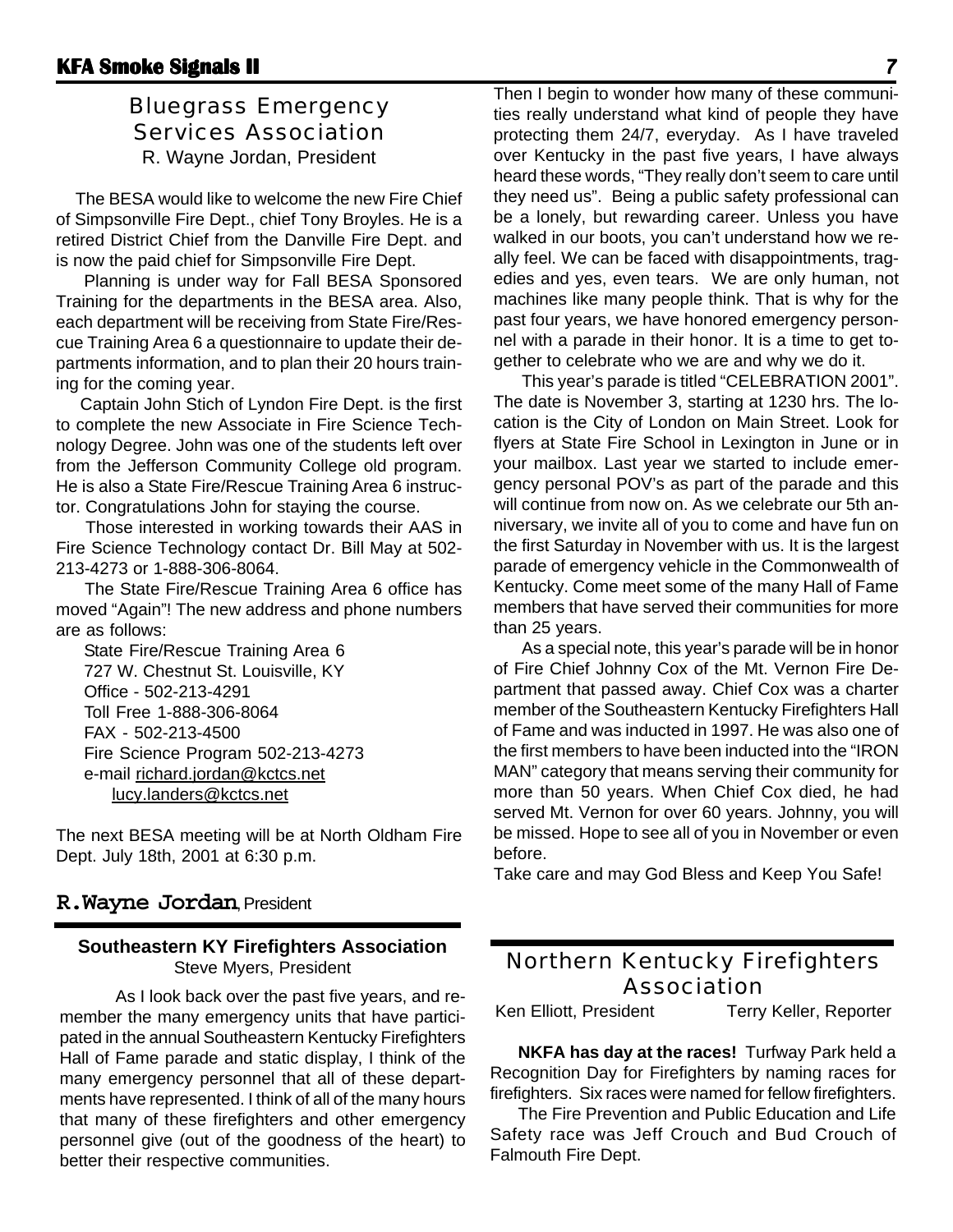#### 8 **KFA Smoke Signals II KFA Smoke Signals II**

The EMS Service Award went to Jim Specht, Firefighter/Paramedic from Ft. Thomas Fire Dept.

The Chief Officer Award Race was for Larry Atwell, Chief of the Newport Fire Dept.

Rescue of the Year Award went to two departments, Dayton and Bellevue, for the lives saved in a house fire earlier this year.Special recognition for Life Time Service Award to the NKFA Race was named for Ray Muench, Retired Chief of Southgate Fire and retired Capt. Robert "Bob" Hebbeler of Ft. Wright Fire Dept.

Firefighter of the Year Award Race was for Sie Jewell, Retired Chief of Southgate Fire Dept.

Newport Fire Department may be hiring up to five new members to boost their personnel to 13 per shift. Covington Fire Dept. has 7 new members assigned to a shift after completing 10 weeks of recruit school.

NKFA Fire School will be held September 15th & 16th at Northern Kentucky University. Come join us for some fun and work!

Kenton County Fire Chiefs received approval for a pilot program of Train the Trainers for SAED and Combitube Training. Two members of each department now have trainers in their department to recertify members in these skills. This was worked out with the county medical director.

Last, but not least, a Thank You from NKFA to Sylvan "Scotty" Smith and the KPFA for the work completed during this past legislative session. THANKS men for protecting what we have.

**Terry Keller**

### Northern KY Firefighters Association Fire & Public Ed Committee

Where has the year gone? It seems like I just finish one project and here comes three more to take it's place. Many of our Fire and Life Safety Educators here in the Northern Kentucky Area have been very busy with Safety Fairs, Arrive Alive Programs, After the School Program Presentations, Training and Career Day Presentations to name a few. I have been able to do several Career Day Presentations this year and I enjoy them very much. I particular enjoy telling our young people what a great career the Fire Service can be. After thirty-nine years in the Fire Service sharing my experiences, educational opportunities, camaraderie, friendship, incidents and the many pleasurable moments I have by doing fire and life safety education, make this an enjoyable task, indeed.

We had our KFA Fire and Life Safety Committee Meeting in Paris, Kentucky Thursday April 19<sup>th</sup> with Fire Chief Mike Withrow and his department as hosts. Chief Withrow and Public Educator Bonnie Pigg gave us a tour of the Bourbon County Safety City which is now operating and it looks GREAT! What a tremendous educational tool this will be. If you are in the area, make sure you stop by, this is a must see!!

We look forward to seeing everyone at State Fire School in Lexington, Ky June 4, 5 & 6<sup>th</sup>. If you haven't taken advantage of the Learn Not To Burn Program, the Train the Trainer Class will again be offered at State Fire School this year. Free materials, networking and other Public Education Programs are discussed. This is a great opportunity to meet and work with other Fire and Life Safety Educators or learn about starting your own Public Education and Fire Prevention Program.

Till next time, take care and BE SAFE!

**Fireman Joe**

#### Pike County Firefighters Association

Randy Courtney, President Greetings to everyone! I hope this find's everyone doing well and preparing for State Fire School coming up June 3, 4, 5, 2001 in Lexington, KY.

A lot has been happening here in Pike County. Since I last wrote, we have been building and refurbishing fire stations along with adding several trucks to the area.

The Kimper Fire and Rescue Department, under the leadership of Fire Chief Barry Sanders, has found a gold mine! They recently purchased two ladder trucks (a 65' and 85') along with two refurbished class A pumpers. The county just built a new two bay fire station and refurbished an old service station for a 3rd station in the Kimper area. At last count, this rural volunteer fire department had three ladder trucks, five class A pumpers, and two multi-purpose rescue trucks. Great job Kimper!! Keep up the good work!

Our next report would be on the Coal Run Village Volunteer Fire and Rescue Department. Under the leadership of Fire Chief Eddie Greenhill, the county is just finishing up a two story 6000 sq ft building with three bays. These guys were excited to receive the new station. They also purchased a brand new 2001 International top mount with a 1250 GPM, pump with a 1000 gallon Poly Tank. Their old station had only one door in the center and getting the trucks out was a challenge. Our July meeting will be at this station to break it in right! Congratulations to Chief Greenhill and the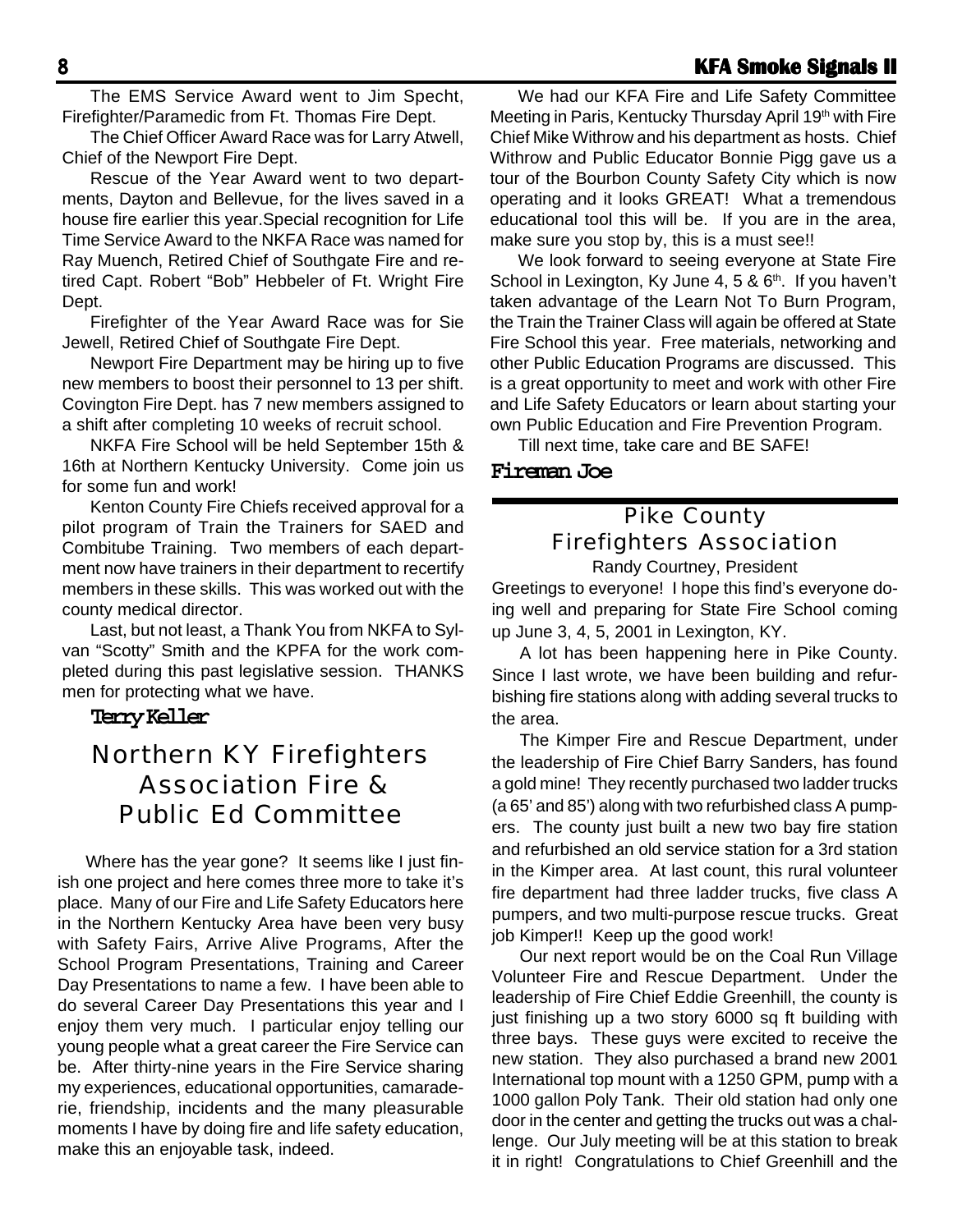rest of the troops for the work at Coal Run Village Fire and Rescue Department.

The Elkhorn City Volunteer Fire and Rescue Department, under the leadership of Todd Rowe, recently purchased a refurbished LTI 75' Tele Squirt with a top mounted pump and a Sutphen 1000 gpm with a 750 gallon tank Deluge Pumper.

The Marrowbone Volunteer Fire and Rescue Department, under the leadership of Cliford 'Bubby' Adkins, purchased a 1978 Ford with 1000 gpm pump and a 1000 gallon tank along with a 55' Tele Squirt Ladder. Assistant Chief Patrick 'Packie' Bentley feels this is a good asset to both the Marrowbone Community and Pike County. About this time last year, Pike County only has two aerial ladders which were owned by the Pikeville Fire Department but now in less than a year, we have six aerial ladders in Pike County alone. What a great addition to Pike County!

 We have also been preparing for the 12th Annual Pikeville/Pike County Fire & Rescue School which will be July 20-21-22, 2001. Listed below are the classes that we are planning to offer. All classes will be taught by SFRT, Pikeville Fire Department members, and Pike County Fire Service Instructors.

Classes scheduled are:

- 1. Level 1 Instructor Class
- 2. Basic Introduction to Firefighting
- 3. Gasoline Tankers Class 101
- 4. KYFIRS & NFIRS and Internet Training Hours
- 5. EMT & First Responder in-service
- 6. Arson II Cause and Origin of Fires
- 7. Heavy Vehicle, Auto and ATV Rescue
- 8. Tank Truck Emergency Response
- 9. Volunteer FF Certification cluster classes
- 10. Managing Propane Emergencies
- 11. Live House Burns
- 12. Advanced Fire Prevention Certification Class
- 13. Firefighter Safety and Survival Rescue
- 14. Weapons of Mass Destruction (Awareness Level)
- 15. Weapons of Mass Destruction (Operations Level)
- 16. Radiological Transportation Accidents
- 17. A Leadership Roles and Guidelines for Officers
- 18. Flashover Chamber
- 19. Rope Rescue Basic/Intermediate

We will also host the 6th Annual Pike County Toughest Firefighter competition at Pikeville Fire Department Station #1 on Friday night beginning at 6:30 pm to 7:00 pm.

For more information call Pikeville Fire Department at (606) 437-5120 or 437-5125 for more information on this competition.

Brochures will be out at different vendor booths during State Fire School, the KCTCS booth and the registration table. Remember to mark your calendars now! Call your spouses and ask them first, then the boss at work and schedule your time off because you don't want to miss this school on July 20-21-22, 2001!! I'll see you in Lexington to answer any questions you might have. God Bless!

#### **Randy Courtney**

President Pike County Firefighter Association KCTCS Fire Service Instructor

#### Legislative Report by

Sylvan Smith

The fire service of Kentucky was well represented in Washington for the National Fire and Emergency Service Dinner. We had Larry Collier, Walter Lage, Kristin Chilton, Mayor Carol Walters from the Fire Commission, and Michael "Howdy" Kurtsinger from the KPF, Bill Martin, Gerald Stewart, and myself from the KFA. We where able to meet with all the members of the House of Representatives or one of their aids. We had meetings with our Senators also. They where all very receptive to all of our concerns. They all were up to date on the fire Service Grant Program and interested in how many Departments from Kentucky are putting in for a grant. At the time we where up there the applications were coming in kind of slow. I believe the last week they picked up and more came in. **We need the help of the firefighters in the areas of Congressman Edward Whitfield, Ron Lewis, Anne Northup, Ernest Lee Fletcher. These members don't belong to the Fire Caucus. We have two Congressmen and our two Senators belong. It would be to their advantage and ours if they belonged. The members receive up dates on what is going on with the fire service. If you see them say something to them or write to them to let them know you would like for them to join the Fire Caucus. The good thing about it it's free. I'm looking forward to seeing you all at fire school.**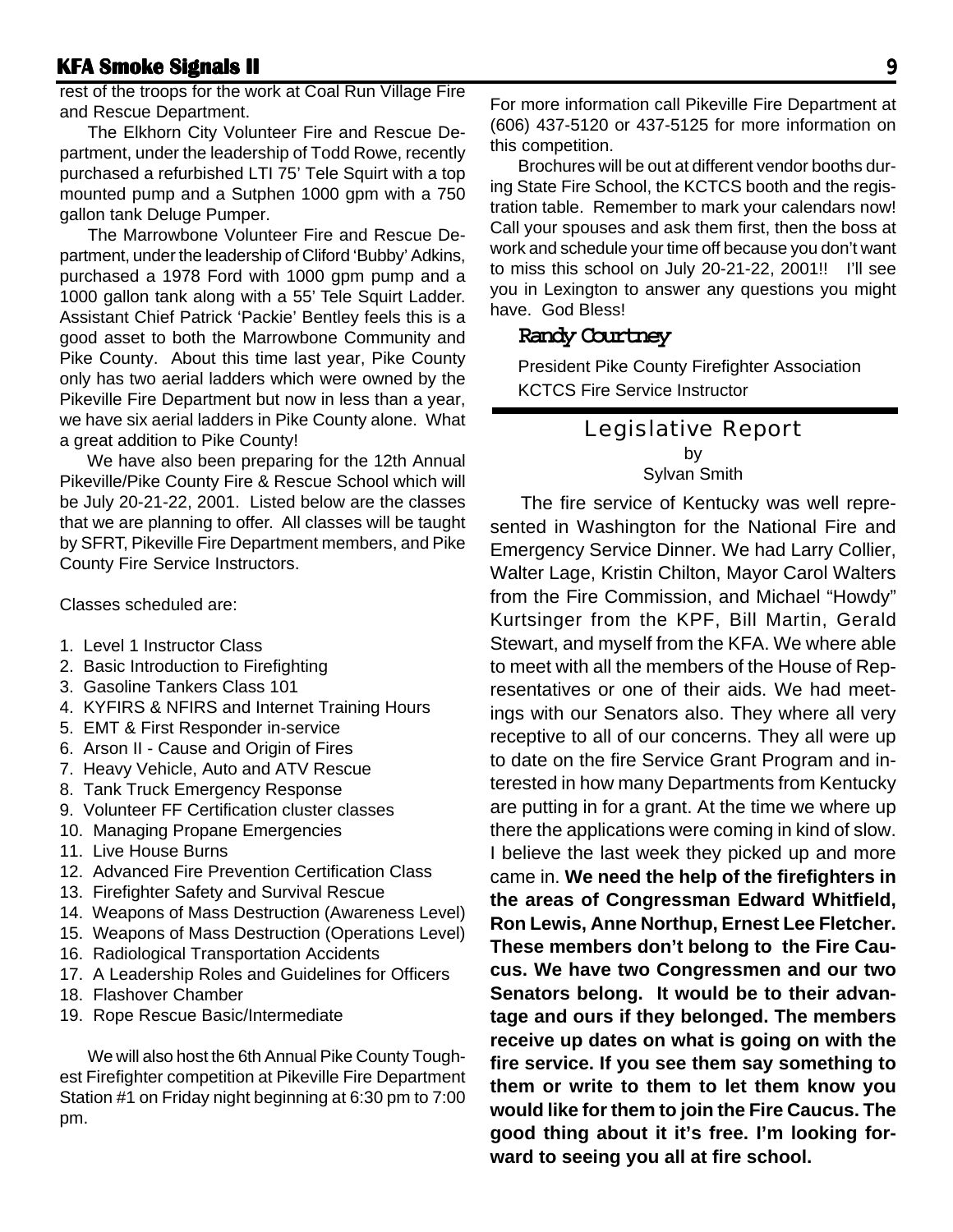#### KFA Scholarship Procedures for Application

Open to all applicants

1. Fill out application provided by the Kentucky Firefighters Association

2. Provide K.F.A. with an official criminal background check.

3. Provide a letter describing your affiliation with a dues paying member of the K.F.A.

#### Open to selected finalists

1. A resume' including reasons for needing or deserving scholarship as well as details of present emergency service experience and future emergency service plans

2. You will need three letters of recommendation if not already provided with original application.

#### Eligibility requirements

Below are the requirements set down by the K.F.A. for this scholarship. Although the requirements seem fairly open there are certain characteristics and requirements that carry more weight than others and those are detailed below.

1. Applicant must be affiliated with a dues paying member of the K.F.A. Applicant must provide letter of affiliation from the departments administration verifying said affiliation. This letter may also include a recommendation but is not necessary.

2. Priority will be given to students who intend to major in fire science, paramedic science or another safety field. Other majors will be considered if they can be justified as deserving by the applicant and no other qualifying applicants are approved. Applicants who later change their major away from a safety filed lose there scholarship but may reapply.

3. Priority will be given to students attending Kentucky Colleges. Other institutions will be considered if no other qualifying applications are approved.

4. In order of preference, priority will be given to active firefighters or other safety personnel followed by the children and spouses of emergency services workers. Extra consideration will be given to persons able to remain active during their college and or vacation time.

5. Applicant must intend to return to Kentucky and serve in an emergency services capacity after graduation.

6. Any past convictions for criminal activity automatically disqualifies applicant. Applicant is responsible for providing certified background check.

#### Requirements to maintain scholarship

1. Student must maintain a 2.5 cumulative grade point average. If student falls below this level, they have one semester (not counting summers) to return G.P.A. to the 2.5 level. If cumulative G.P.A. is still below 2.5 after this grace period the scholarship will be rescinded.

2. Student must, at the end of each semester, provide a copy of their grade report. Failure to provide the report will delay or prevent the following semester's scholarship payment.

3. The student must maintain major for which the scholarship was awarded. Any change in major must be considered by the K.F.A. If the new major is still within the emergency services field scholarship will be maintained. If the move is away from emergency services the scholarship will be rescinded but the applicant may reapply with the new major.

4. The student must maintain full time status for the duration of the four year scholarship. Any breaks in attendance will require applicant to reapply. Student may appeal this rule if the reason for the break as well as its duration can be reasonably explained.

5. Any criminal activity, including first time DUI and or drug related offenses the applicant loses their scholarship and may not reapply.

#### Responsibilities of the Kentucky Firefighter Association

1. The K.F.A. agrees to pay \$500 to accepted student. This payment will occur 6 weeks into each semester with half being paid in the fall and half in the spring. Pay schedule may be altered due to school requirements. In any case money will be paid directly to the school.

2. Money will be paid twice a year for four years or eight semesters which ever comes earliest.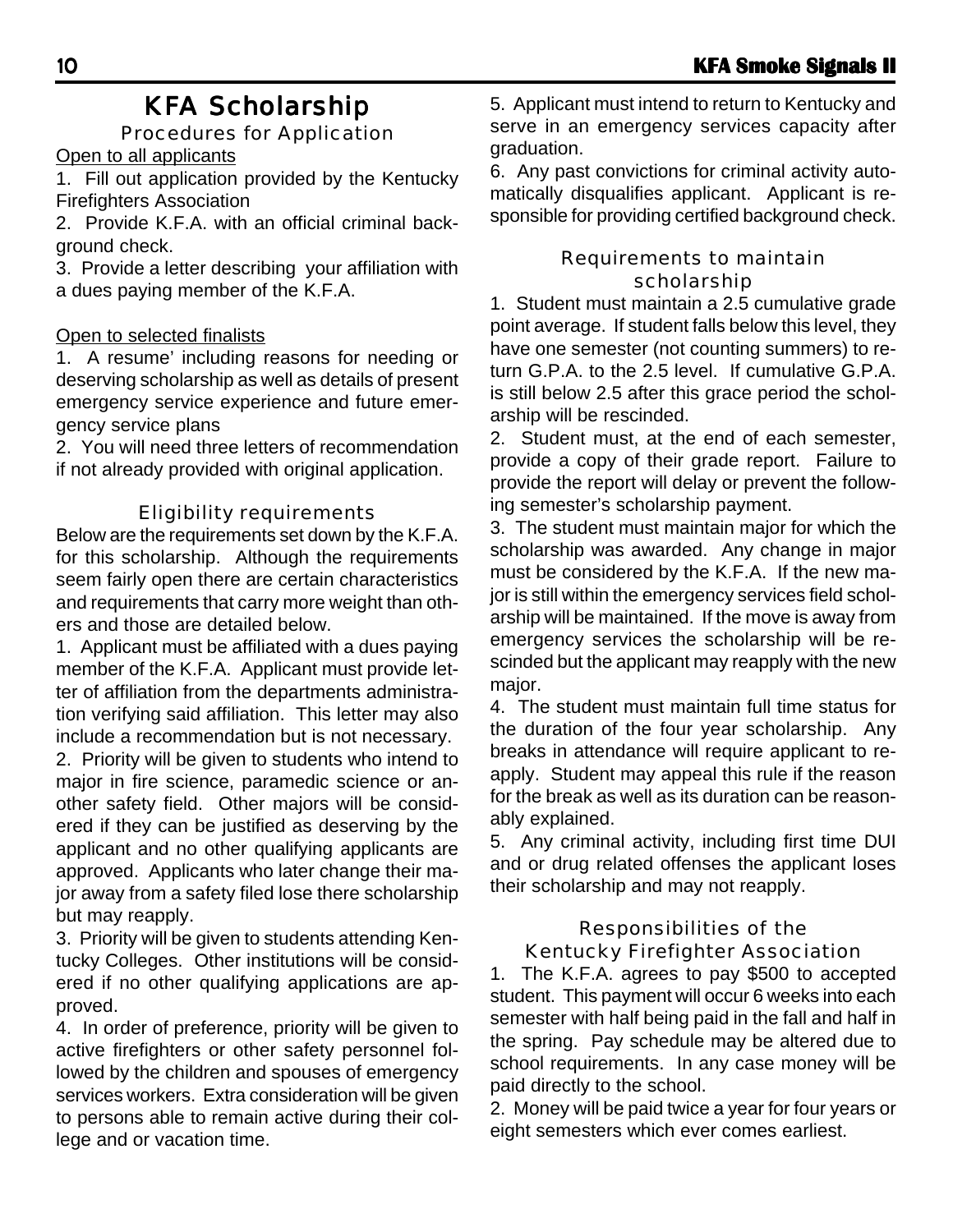#### Firefighting - A Family Tradition in Fort Mitchell

By David E. Jansing, KFA Secretary

For the past 30 years I have had the opportunity and honor to serve with two individuals who together have dedicated 95 years of volunteer service to the Fort Mitchell Fire Department. Vincent P. Gohs has been a member for 50 years. He is one of our most active volunteer members, and has been the Senior Engineer for many of those years. Ronald P. Becker has been a volunteer for 45 years. He is currently the Senior Captain on the department.

The Gohs and Becker names are certainly no strangers to the Fort Mitchell Community. Vince Gohs joined the fire department in 1951. Vince and his wife Patty have three sons, Vince, Rick and Tim, and one daughter, Patty Jo. All three sons are members of the fire department. Before retiring, Patty was the City Clerk, and is a Lifetime Member of the Ladies Auxiliary. Patty Jo married Bob Zerhusen who is a former member of the fire department.

Vince (Jr.) and Rick recently became Lifetime members of the Fort Mitchell Fire Department after completing 25 years of service. The youngest son, Tim, has completed 20 years of service. Rick is a Captain, Vince Jr. an Engineer, and Tim is a Lieutenant. Together the Gohs Family have 120 years of service on the department. In addition to the Fort Mitchell Fire Department, Rick is also a career firefighter (Engineer) with the City of Covington FD.

Ronald P. Becker joined the department in 1955 and rose through the ranks from firefighter to Chief. Ron's dad, Ray Becker was one of the original members of the department when it was founded in 1927. He too rose through the ranks from firefighter to Chief. Upon his retirement, he was named Chief Emeritus. Ron's brother Tom, was

also a member of the fire department.

In addition to his 45 years (so far) on the fire department, Ron was very instrumental in forming a volunteer life squad in Fort Mitchell. This occurred in 1979 and 1980. Prior to that time, the City of Fort Mitchell contracted with the Crescent Springs Life Squad. Ron was appointed as the 1<sup>st</sup> Chief of the Fort Mitchell Life Squad. We now operate with two BLS ambulances.

Ron is also a retired career firefighter/EMT with the Greater Cincinnati Northern Kentucky International Airport Fire Department.

In keeping with the family tradition, one of Ron and Diane's sons Doug, also joined the fire department 22 years ago. Doug is also a Captain on the department.

During the last KFA Executive Board meeting held in Owensboro during the Green River Officer's School, Vince Gohs and Ron Becker were each granted a Lifetime Membership to the Kentucky Firefighters Association for their many years of volunteer service.

On April 21<sup>st</sup> during the annual City Appreciation Dinner held at the Drawbridge, as Secretary of the KFA and Assistant Chief of the Fort Mitchell Fire Department, I had the distinct privilege to formally present both Vince and Ron with their KFA Lifetime Memberships.

A picture of the presentation is posted on the KFA Web Site at www.kyfa.org.

In a time when many volunteer departments are finding it difficult to recruit and retain volunteers this had a special meaning for me.

Congratulations Vince & Ron.

Sincerely, **David E. Jansing**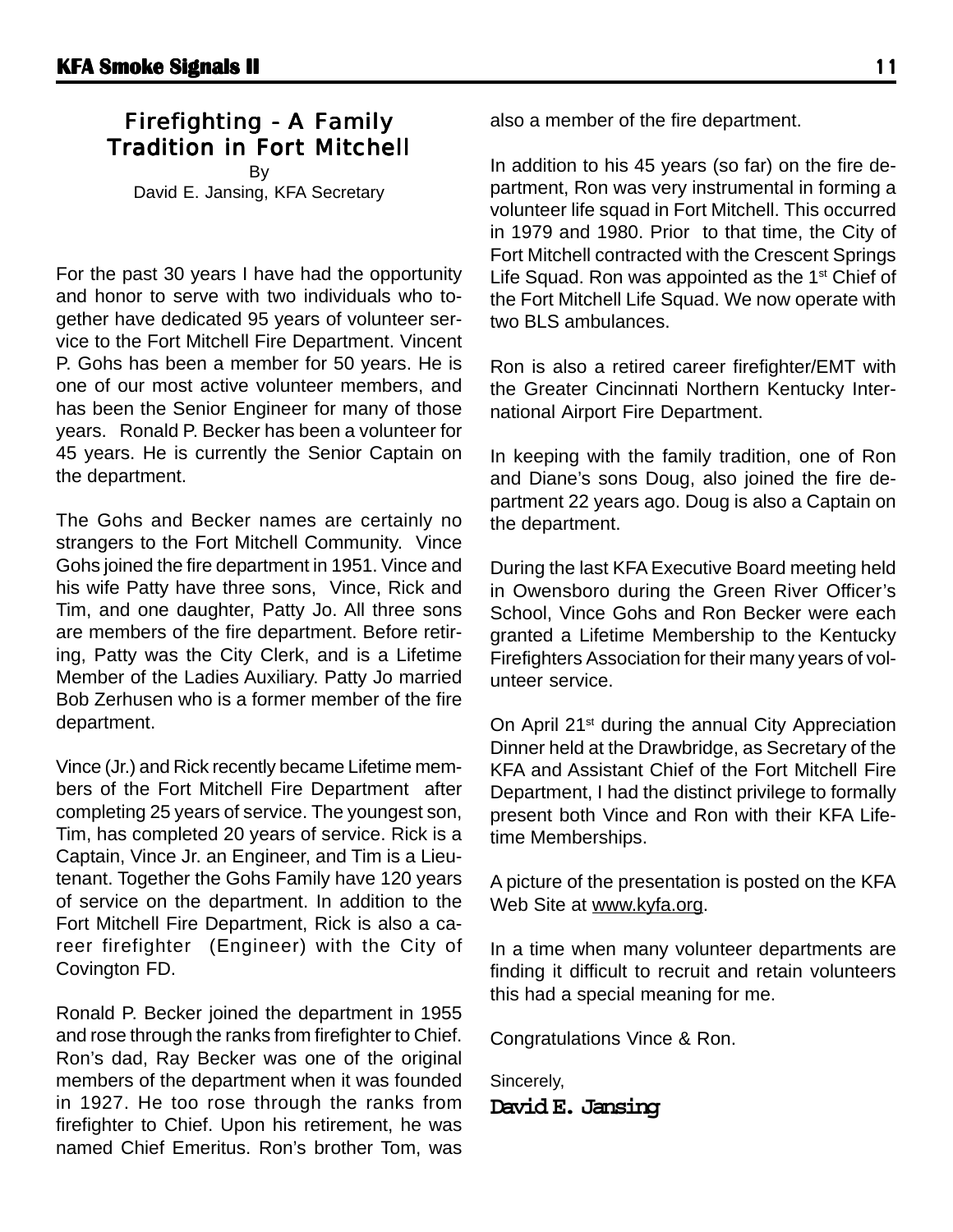### NFPA: Looking to the Future!

For more than 104 years NFPA has been developing quality codes and standards through the most open, democratic process in the world. This process is based on important principles and bedrock values that NFPA will never compromise. Principles such as the belief that everyone deserves the right to participate fully in the NFPA process, including the right to vote; and values such as the importance of ensuring a voice for everyone with knowledge and an interest in fire, building, and life safety.

As is the case with any comprehensive system, the NFPA code- and standard-making process is sometimes misunderstood. Here are the facts: All NFPA codes and standards are written by balanced technical committees consisting of volunteer experts from affected and knowledgeable sectors. No more than one-third of the members of any NFPA technical committee can represent any single interest group, and every recommended code or standard proposal must be supported by two-thirds of the members of that technical committee. Through NFPA's web site <www.nfpa.org> or for the cost of a postage stamp, anyone can submit proposals and comments, and the participant is guaranteed a response via the Report on Proposals and/or Report on Comments.

Our process ensures that the development of NFPA codes and standards is open to all with an interest in fire, building, and life safety. However, the content of our documents is equally important. In the case of building, fire, and life safety codes, this means that the code must contain the tools necessary for the fire or building official to effectively do his or her job.

NFPA is now in the process of developing a complete set of consensus codes and standards for the built environment. The vast majority of the codes and standards included in this set have been enforced throughout the United States and abroad for many years. Other codes, such as the proposed NFPA 5000, *Building Code*™, will be complete and ready for adoption in August 2002. NFPA 5000 will be the only consensusbased building code and the only building code in the country that includes provisions to address firefighter safety. And, the 2003 NFPA 1/Uniform Fire Code will be the most comprehensive fire code in the world.

#### 12 **KFA Smoke Signals II KFA Signals II**

When complete, NFPA's consensus codes set will be the only set developed in an open, consensus process. Every person in the State of Kentucky has the right to fully participate in NFPA's code- and standarddevelopment process, including the right to vote. No other code development process offers all of Kentucky's citizens these "equal" rights in all phases of the process.

A few years ago the State of Kentucky adopted NFPA 1, *Fire Prevention Code*™, NFPA 101, *Life Safety Code*®, NFPA 54, *National Fuel Gas Code*™, and many others. At that time NFPA provided training and complimentary codes for every fire and building enforcer who attended NFPA's free training sessions. This is standard practice for NFPA and we will repeat this offer each time the state updates these and other major codes to the latest editions. Further, this same offer will apply to NFPA 5000 when it is complete in August 2002. **This free service is very important, as it ensures that fire and building officials in every jurisdiction throughout the State of Kentucky, regardless of the jurisdiction's size or resources, will have up-to-date codes and be trained by the best experts in the business at no cost to the taxpayers.** No other code organization is willing to match this commitment.

NFPA codes and standards are truly time-tested, international documents. Many of the NFPA codes, such as NFPA 70, *National Electrical Code*®, are used in every U.S. state and in numerous countries.

Long after the code adoption is final, services and support will be the critical issues for many years to come for both government and private sector users. NFPA's commitment to customer service, such as the free codes and training for government code enforcers mentioned above, is second to none. Further, NFPA is the industry leader in providing support materials, such as handbooks and electronic codes, and in providing world-renowned public education programs such as *Risk Watch*®, *Learn Not To Burn*®, and *Remembering When*®.

Like many of you, I have spent my entire adult life as a fire service professional. I care deeply about our profession and the people who fill its rank and file. I have always and will always resist a process where the fire service professional is assigned a second-rate role. If these beliefs are dear to you, I encourage you to get involved in NFPA's world-class code- and standardmaking system and support the adoption of NFPA codes, standards, and public education programs.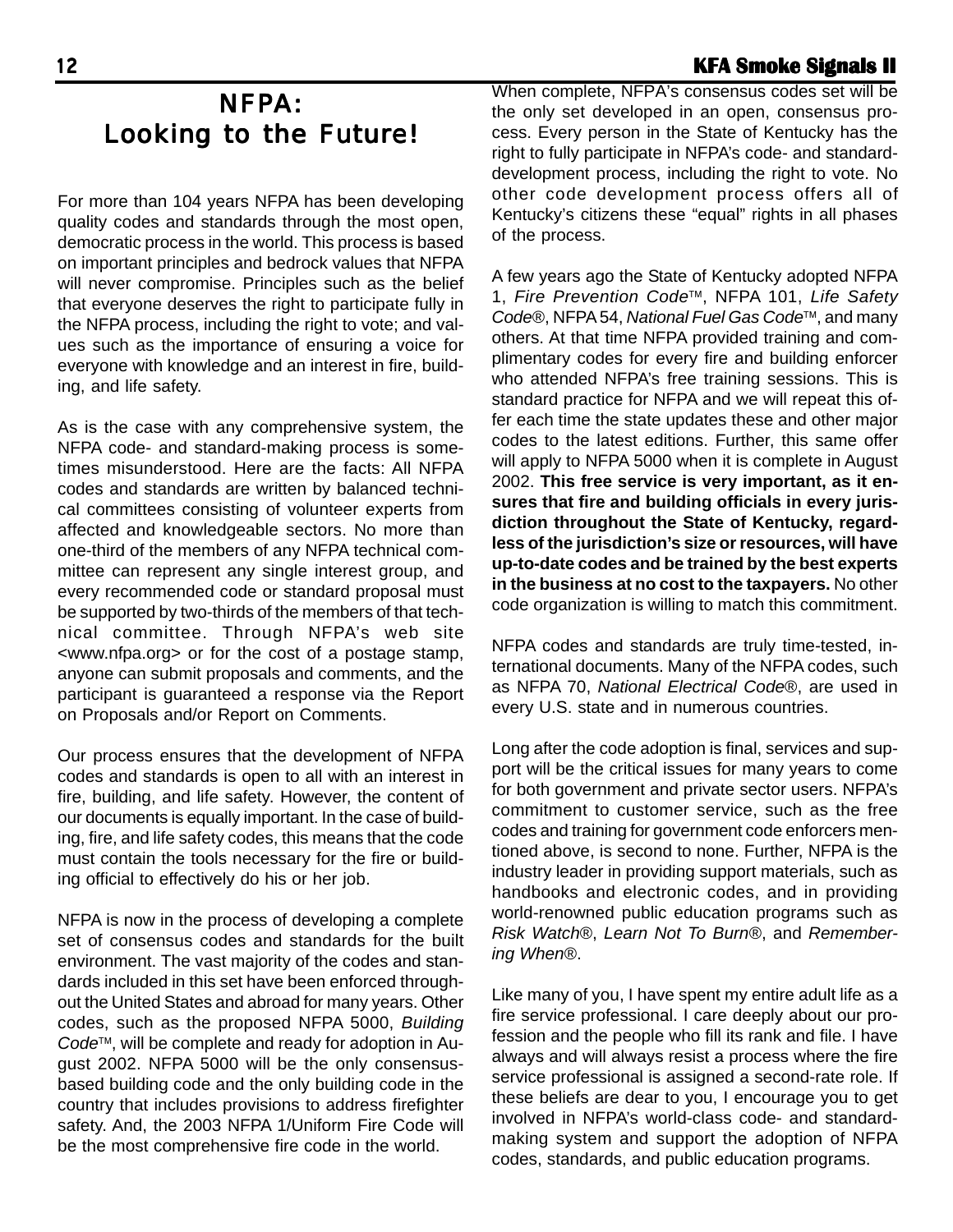#### **KFA Smoke Signals II KFA Smoke Signals** 13

If you would like to know more about how you can participate in the NFPA codes- and standards-making process, I will be happy to speak on this subject at one of your future conferences. Also, please check out NFPA's web sit at <www.nfpa.org>. This site is loaded with information that is important to those of us with an interest in fire, building, and life safety.

#### **Russ Sanders**, Manager

NFPA Central Regional Office Fire Chief (Retired), Louisville, KY

## **On the Lighter Side**

#### *You know your a firefighter if......*

You can tell what type of fire it is by the smell of smoke 10 miles away.

You have ever had a heated debate over the color of fire trucks.

You have ever spent 10 min trying to force open a door only to have someone come along and open it by turning the handle.

You have ever taken 10 or more showers in 1 day.

You lay out your cloths from that day so if there is a call at night you can find them quickly.

You take great joy in smashing the windows of a car parked in a fire zone or in front of a hydrant.

You have ever been airborne without an aircraft and water was your thrust.

You always wear red suspenders.

You have ever slept in a hosebed.

You carry a ton of specially modified tools in your pocket.

You ever cursed out someone for armor-alling the seats to make them look nice.

You've ever clung to the air horn chord for dear life because the driver is insane.

You have ever played jingle bells at Xmas time on the air horns to clear traffic.

You have ever said, "she's hot tonight" and not been talking about a girl.

You have ever called a person found after a fire a "crispy critter"

You have ever stomped out a fire with your boots because you couldn't wait for water.

You have ever walked 3 miles into the woods in 100 degree heat in full turnout gear and a 5 gal or more water can strapped on your back just to put out a fire.

Your kids are afraid to get into water fights with you.

"Climbing the corporate ladder" has nothing to do with career advancement.

Your work gear makes you sound like Darth Vader.

You roll around in anything that just burned to make your new gear look old.

You take pride in the fact that you haven't washed your gear in years.

You carry enough in your car to extinguish a minor blaze.

You have ever juggled hot coals with your gloves.

Your POV has more lights than a Christmas tree.

All the shirts you own say you are a firefighter.

You find yourself living at the fire department 365 days a year!

When you go to rent a movie, and they insist on getting Backdraft EVERY TIME!

You are caught on the back of a truck with your girlfriend or wife in the middle of something and the page goes out for a call.

## **KFA Executive Board Meeting**

will be held at the State Fire School in Lexington on Sunday afternoon June 3rd, 2001

> It will start at 1:00PM at the Holiday Inn North *(Usual location, time & date)*

You have ever had "yoda ears"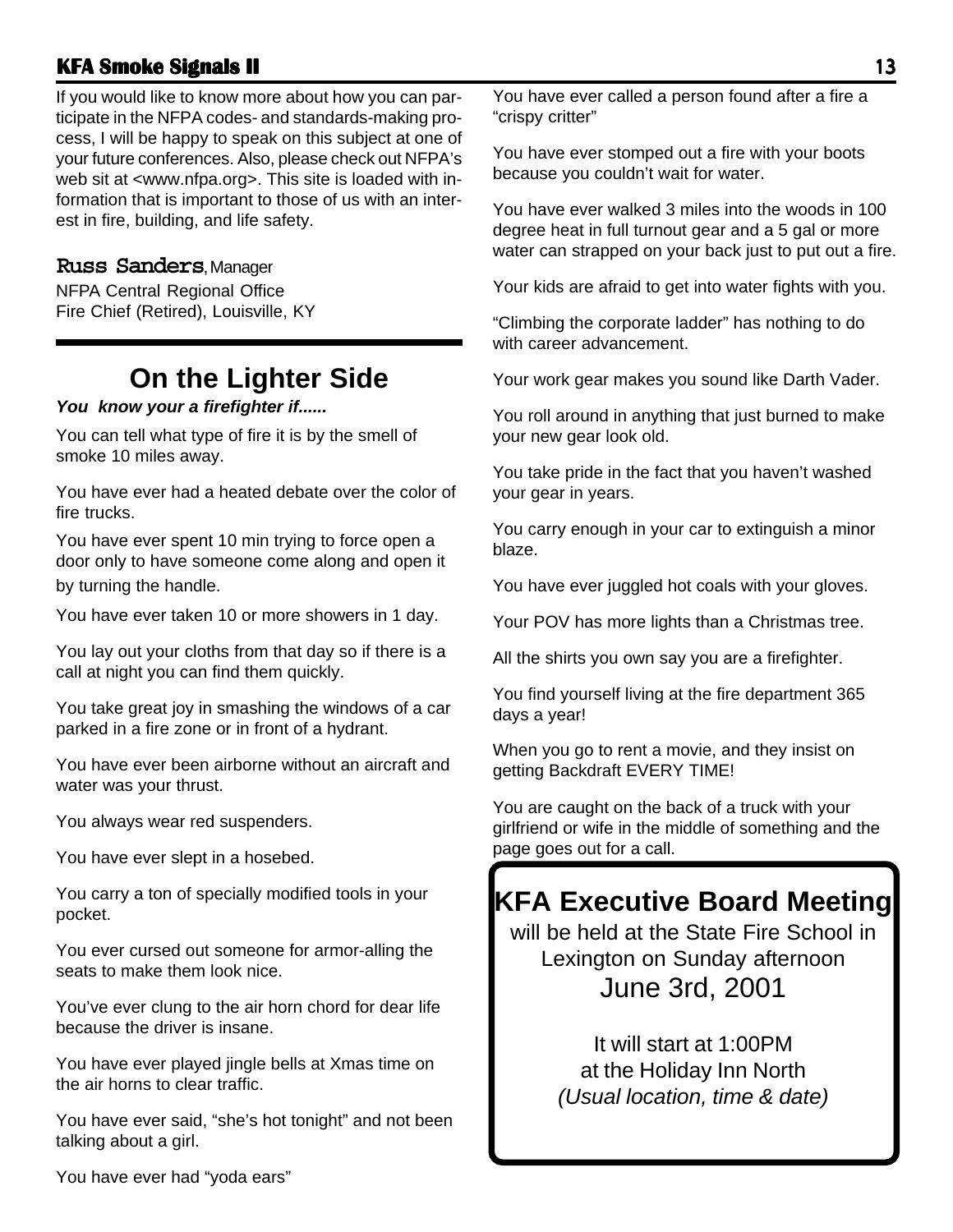

National Volunteer Fire Council

> Ken Nipper, Director Bryant Stiles, Alternate

#### Assistance to Firefighters Grant Program Update

WASHINGTON, DC - More than 9,700 of the nearly 20,000 applications from fire departments across the country have been entered into the Assistance to Firefighters Grant Program database, the Federal Emergency Management Agency and the U.S. Fire Administration (USFA) announced today. Additional staff is expediting the processing and helping to ensure the program's September 30, 2001 deadline for decisions on award recipients is met.

The program's first priority is entering data and processing the applications, using program guidance materials that accompanied the application forms. Confirmation of receipt for individual applications and demographic analysis of the applicants by state, type of fire department, or other characteristics will not be available for several weeks.

In addition to application processing, a test of the grant application peer review evaluation was completed this week. This process will be used when the evaluation panels begin meeting at FEMA's National Emergency Training Center, Emmitsburg, Md. on May 20, 2001. The panels will conduct detailed reviews of the top ranked applications and make recommendations to FEMA and the USFA on the grant awards.

More information on the grant program, including regular updates on the number of applications processed, is available on the USFA web site at: http:// www.usfa.fema.gov/grants/update.htm

#### Cheney to Lead Anti-Terrorism Plan Team

New FEMA Office Will Coordinate Response Efforts of More Than 40 Agencies, Officials Say

*By Vernon Loeb washingtonpost.com*

*Wednesday, May 9, 2001*

Vice President Cheney will oversee development of a plan for responding to terrorist attacks in the United States, while a new office within the Federal Emergency Management Agency (FEMA) will coordinate terrorist response efforts by more than 40 federal agencies, the Bush administration announced yesterday.

Testifying at a joint hearing of three Senate committees, FEMA Director Joe M. Allbaugh said he would soon be establishing an Office of National Preparedness to coordinate federal programs and assist local governments in responding to terrorist attacks involving so-called weapons of mass destruction.

"No government responsibility is more fundamental than protecting the physical safety of its population," Allbaugh told members of the Senate Appropriations, Armed Services and Intelligence committees. "In today's world, this obligation includes protection against the use of weapons of mass destruction involving nuclear, biological or chemical agents and materials."

President Bush, in a statement announcing the plans for Cheney and the new office within FEMA, said that "the threat of chemical, biological, or nuclear weapons being used against the United States — while not immediate— is very real."

While the Justice Department will remain the lead federal investigative agency in cases involving terrorist attacks and retain responsibility for "crisis management," FEMA will assume a role previously played by the FBI's National Domestic Prepared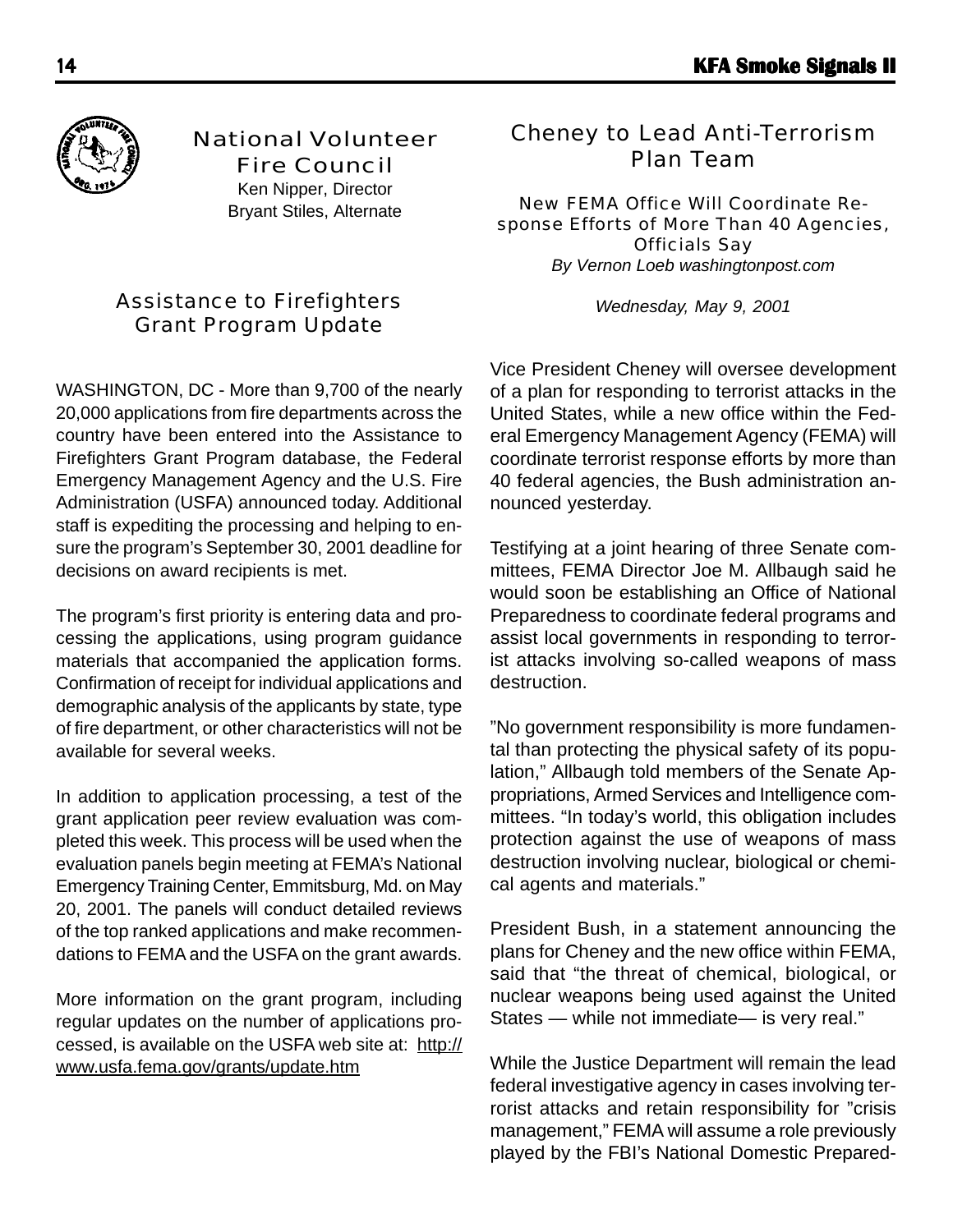ness Office for working with local police, fire and emergency management agencies, administration officials said.

Richard A. Clarke, whom the Bush administration has retained on an interim basis as national coordinator of counter terrorism and computer security programs at the National Security Council, has acknowledged that the FBI badly bungled its domestic preparedness mission.

But in choosing to transfer those duties to FEMA, the Bush administration stopped well short of creating a high-level coordinating council in the White House, as called for last year in legislation that passed unanimously in the House but died in the Senate.

Also in choosing FEMA, the administration declined to act on the recommendations of a congressionally mandated commission on national security that recommended combining the duties of the Coast Guard, the Customs Service, FEMA and the Border Patrol into a new National Homeland Security Agency.

Sen. Judd Gregg (R-N.H.) said in an interview after the hearing that the administration's plan highlights the need for better coordination of responses to terrorism. But Gregg said he hopes Cheney's review will clearly define the roles of FEMA and the FBI, which remain murky.

During the hearing, Sen. Ernest F. Hollings (D-S.C.) noted a recent \$200 million cut in FEMA's budget and said that "rather than coordinating, we're dis-coordinating the effort being made in the prevention of terrorism."

Hearings into the issue continue today and Thursday with testimony scheduled from Attorney General John D. Ashcroft and other Cabinet officials.

Testifying yesterday, Deputy Defense Secretary Paul Wolfowitz said that the Pentagon would remain in a "supporting role" to civilian agencies in

responding to terrorist attacks in the United States, with the military reserves acting as "the nation's forward-deployed units for domestic consequence management."

Wolfowitz said that any deployment of military forces in the United States in response to a terrorist attack would require direct authorization by him or Defense Secretary Donald H. Rumsfeld.

The Pentagon has 27 rapid-response teams in "varying stages of development," Wolfowitz said. Five more rapid-response teams have been authorized by Congress.

Robert J. Lieberman, the Defense Department's deputy inspector general, was far more critical at a hearing last week, reviewing a recent inspector general's report that faulted the Army for failing to provide even the first 10 teams with adequate guidance, training and equipment.

Treasury Secretary Paul H. O'Neill, in his testimony, highlighted the role of the Customs Service as the nation's "first line of border defense." But he did not dispute a claim by Hollings that Customs inspects only one of every 10 containers unloaded each day at ports in New Jersey.

"One of the stunning things to me, when you sit and think about the compact nature of some weapons that can be transported fairly easily and concealed fairly easily, is how enormous this job is for people who are on the front line," O'Neill said.

Amy E. Smithson, a researcher on chemical and biological weapons at the Henry L. Stimson Center in Washington, concluded in a recent report that the federal government has wasted large sums of money by mismanaging an array of domestic preparedness programs.

But Smithson also concluded that terrorist experts inside and outside the federal government have consistently hyped the threat of chemical or biological attacks.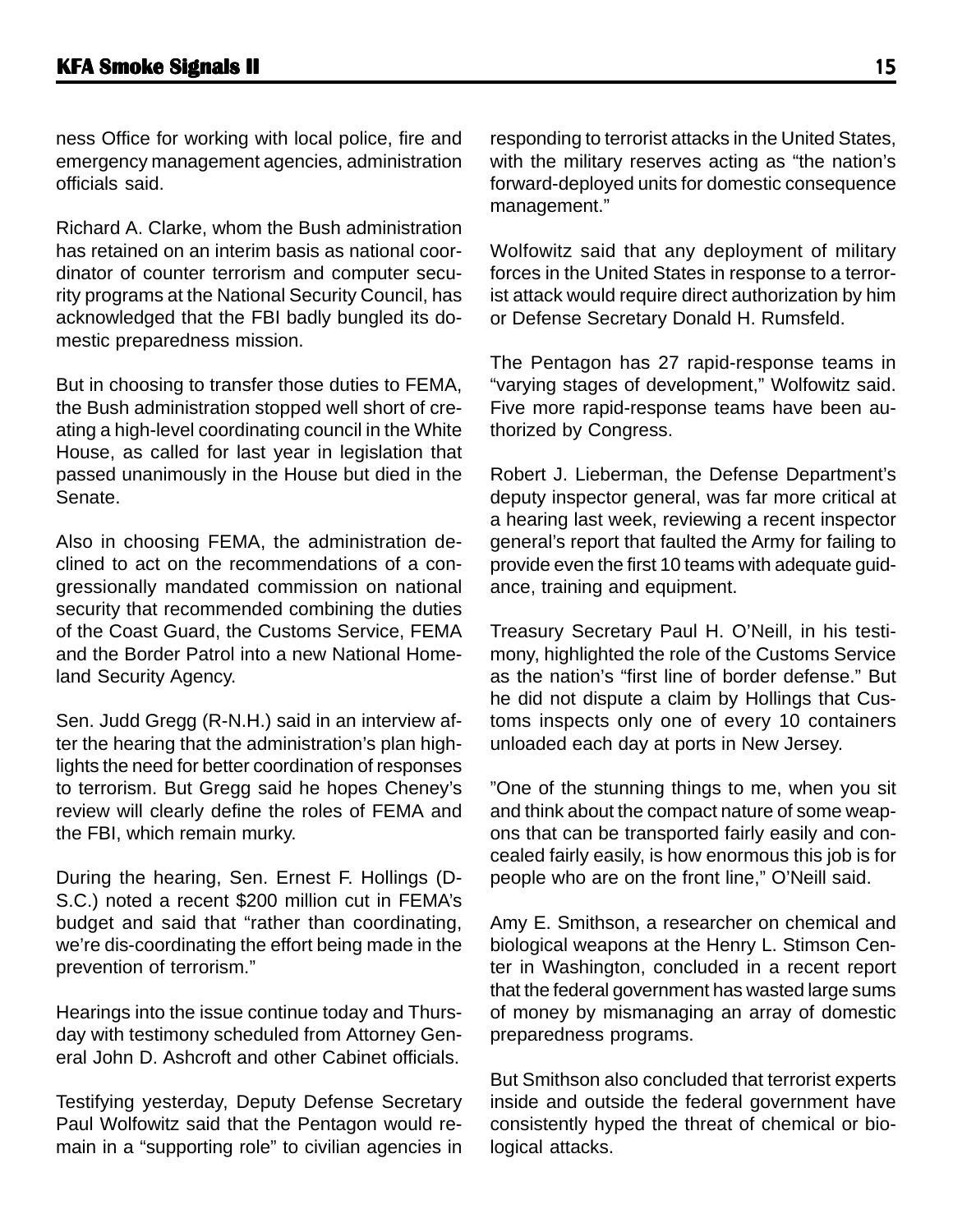### "Safety in the Fire Service"

by William S. Carver *Area 4 KCTCS Fire/Rescue Training Coordinator*

When you look around the State, I really feel its much safer for the firefighter now than in the past. You see more fire departments with NFPA compliant gear and safer more efficient engines. Fire prevention programs done by fire departments as well as fire and building codes and inspections have reduced the number of fires and dangerous conditions in structures that firefighters have to enter. Mutual aid agreements and better roads have also made it safer. The OSHA standards are truly life savers as well as the NFPA standards. However keep in mind that these standards are minimum safety standards and should be surpassed whenever possible. Volunteer chiefs as well as paid should strive to exceed these standards. Is a volunteer less important than a paid firefighter or is a raging fire going to be less forgiving because a person is volunteering? I think not! In my teaching experience, safety has been the hardest subject to teach and the hardest for the students to accept. Some students do not feel the need and will sometimes argue a safety issue where they will accept a new firefighting skill readily. Short cuts on the fire scene can be killers. Once a firefighter gets away with a short cut they will most likely not go back to using the safe procedure but will continue to use the easy, quicker, less burdensome method. Chief officers should lead by example and not fight these minimum safety standards for firefighters. If you ask any chief about safety, they would probably tell you safety was the most important issue for firefighters. They for sure would not want any firefighter under their command to get hurt or ill from fighting fires. However some of these same chief officers will allow a firefighter to climb onto a roof of a burning building without a roof ladder or approach a haz. mat. fire without breathing apparatus or let a driver drive though a red traffic light or stop sign without stopping. I have heard most of the objections as new safety concepts have came into the fire service. Most of these sound ridiculous now, but then they were hotly debated issues. For example when breathing apparatus was first being used extensively firefighters would complain you can't move around with all this stuff, it's to heavy etc.; hoods and wristlets, you can't feel when its getting to hot; beards, I can get a perfect seal and I never smell any smoke; and on and on and on. Complacency should be avoided at all cost. Just because something hasn't happened before doesn't mean that it will not happen. Chief officers and instructors should be held to a higher degree of training so the line fighter will be taught the

safest methods of emergency response. So, summing up all this, lets all work together to make it safer for Kentucky Firefighters, Kentucky's first line of defense against the every day disasters that Kentucky citizens face every day.

#### **The role of Regional Fire Associations in the Commonwealth**

.

#### By Woody Will

 I guess I have a plate about as full as you can get without the good stuff running all over the sides (kind of like Thanksgivings at Grandma's house). But two times a year I do a task I like to think of as a labor of love. I get to play moderator for the associations meeting at the KFA Conference and at the Kentucky Officers School in Owensboro.

 We open by having each association tell a little about what is going on in their area and how the KFA and other state organizations can help by recognizing the issue and offering suggestions. At times we can barely fit everyone in the room other times we have few with issues. We have had to play second fiddle to golf tournaments and some conferences have been so cluttered with stuff they have left the meeting out all together. What value do associations play if any? Some areas very little while some associations have the ear of very influential people. The answer lies somewhere in between.

 The fact is your local association is somewhat like the KFA in that it is your local watch dog to see that elected officials and others do what is needed for your departments. As a single department your voice is not very loud. But as a group in a congressional district you can speak volumes when it comes to influencing the out come of elections. With that kind of political power there is little on a local level you cannot accomplish if you set your mind to it. The first step is to conduct local meetings regularly. Not whizzing contests to see how much testosterone is in the room, but real meetings that address real problems with real possible solutions. If you can get together and really try to agree on issues I would be willing to bet you would be surprised to see how much there is to agree on. As an organized group you then have a voice that all fire service servicing agencies must listen to. The Fire Marshals Office, the Fire Commission, State Emergency Management, and The Kentucky Board of Emergency Medical Services will listen if you can agree on real issues in your area. They are all put there to be your legislators arm of government to help you serve the public you are there to protect. Get it together! Speak with one voice in your local area. Support your local association!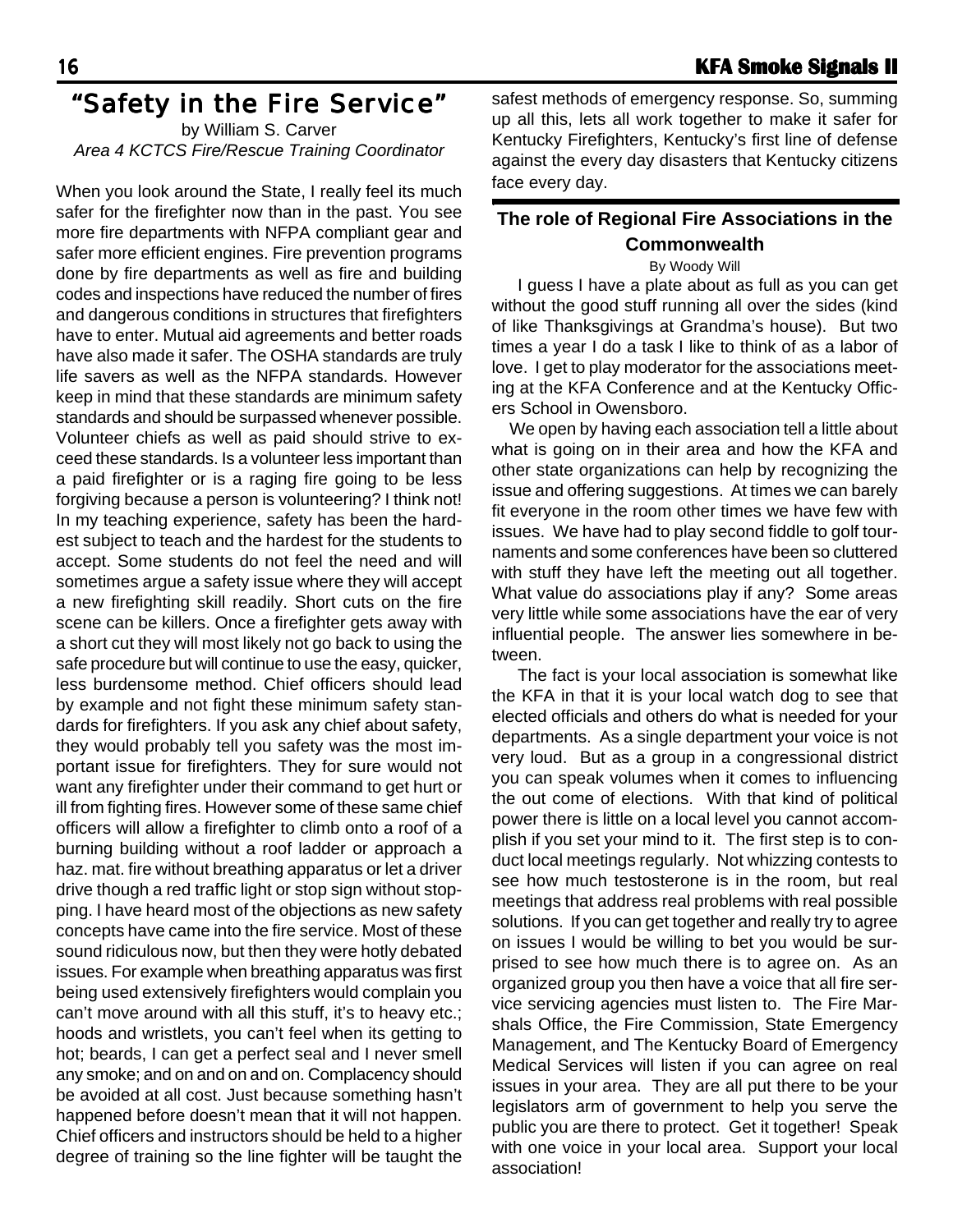### *EDUCATIONAL OPPORTUNITIES*

#### **Ohio Valley EMS Association "24 CEU Hr Weekend"**

The Ohio Valley EMS Association, Inc., has scheduled its next 24 CEU hour weekend offering for November 9-11, 2001, at Pleasure Ridge Park Fire Training Center on Greenwood Road at the Ohio River. The Kentucky AAMS Chapter plans to offer 8 CEU hours on Friday, November 9, 2001, in connection with the Ohio Valley EMS Association Therefore, there is a total of 32 CEU hours available on this weekend.

#### **Friday, November 9, 2001:**

Kentucky AAMS: 8 AM till 5 PM

Ohio Valley EMS Association: 6 PM till 10 PM

#### **Saturday, November 10, 2001:**

Ohio Valley EMS Association: 8 AM till 10 PM **Sunday, November 11, 2001:**

Ohio Valley EMS Association: 8 AM till 5 PM

The Ohio Valley EMS association membership fee is \$30.00 per year. The cost for the 24 CEU hour weekend offering is \$50.00 for members and \$150 for non-member.

Kentucky AAMS is offering their eight hour block at no charge to the Ohio Valley EMS Association members.

**NOTE:** We have received several requests for a Blood Borne Pathogens class. If the class is offered during the weekend, an additional charge will be collected of \$10.00 per student.

If you wish to join the Ohio Valley EMS Association, Inc., and/or pre-register for the November weekend, please send your name, address and phone numbers with your check check to:

Ohio Valley EMS Association, Inc. PO Box 91323 PO Box 91323<br>
Louisville, KY 40291-0805<br>
The City of Lewiston Idaho is offering for sale a 1970

#### **Pikeville Fire School**

July 13-15, 2001, Location: Pikeville, For more info. contact Bob Barringer at 606-789-5321

**KFA Conference**

August 5-8, 2001, Location: Ashland **Hopkinsville Fire Schoo**l

August 18-19, 2001, Location: Hopkinsville, for more info contact Ed Schmidt at 270-365-4632

#### **6th Annual Pennyrile Fire School**

August 18 - 19, 2001, Tentative classes to be offered: Extrication - Light and Heavy, Level I Methodology, Smoke, Burn and Flashover Class, Basic SCBA, Pumper Air Brake Systems, Nozzles, Firestreams and Foam, Firefighter Survival and Rescue, Intermediate\Advanced Rope Rescue, EMT CEU's, Farm Rescue, Aircraft Rescue, Wildland Search And Rescue, HazMat Operations level.

For more info contact Capt. Johnny Ezell (270) 890- 1403 or Ed Schmitt (270) 365-4632.

#### **Hazard Fire School**

August 25-26, 2001,Location: Hazard, For more info contact Chuck Caldwell at 606-928-6427 **Northern KY Fire School**

Sept. 15-16, 2001, Location: NKU, For more info contact Mike Wallingford at 859-441-6851 **Eastern KY Fire School**

### Sept. 22-23, 2001, Location: Ashland, For more info

contact Mark Hammond at 606-928-6427 **Jefferson Co. Fire School**

Sept. 29-30, 2001, Location: Louisville, For more info contact Wayne Jordan at 502-253-5857

#### **Southeastern Fall Fire School**

Oct. 6-7, 2001, Location: London, For more info contact Greg Gray at 606-862-0318 **Buffalo Trace Fire School**

Oct. 19-21, 2001, Location: Maysville, For more info contact Duane Suttles at 606-784-1393

 All information about fire schools or other educational information is subject to change without notification. Before you make plans to attend take the time to call the contact number to make sure the class you wish to attend is still being conducted. You could be wasting time and fuel otherwise.

 If you have educational information you would like added to our newsletter please submitt to: Woody Will PO Box 117, Cecilia KY 42724, Phone 270-862-9491 Fax 270-766-5238, E-mail wwill@kvnet.org.

American LaFrance Aerochief 90 foot snorkel. It has been in use and certified annually. Bids will be accepted until June 25, 2001. Mail all proposals to Dale Bloom, Purchasing Agent, City of Lewiston, PO Box 617, Lewiston, ID 83501.

 Inquiries or requests for pictures and information may be made to Jim Collons, Equipment Services Manager, City of Lewiston, PO Box 617, Lewiston, ID 83501 208-746-2630 Fax 208-743-2375. E-mail servicecenter@ci.lewiston.id.us.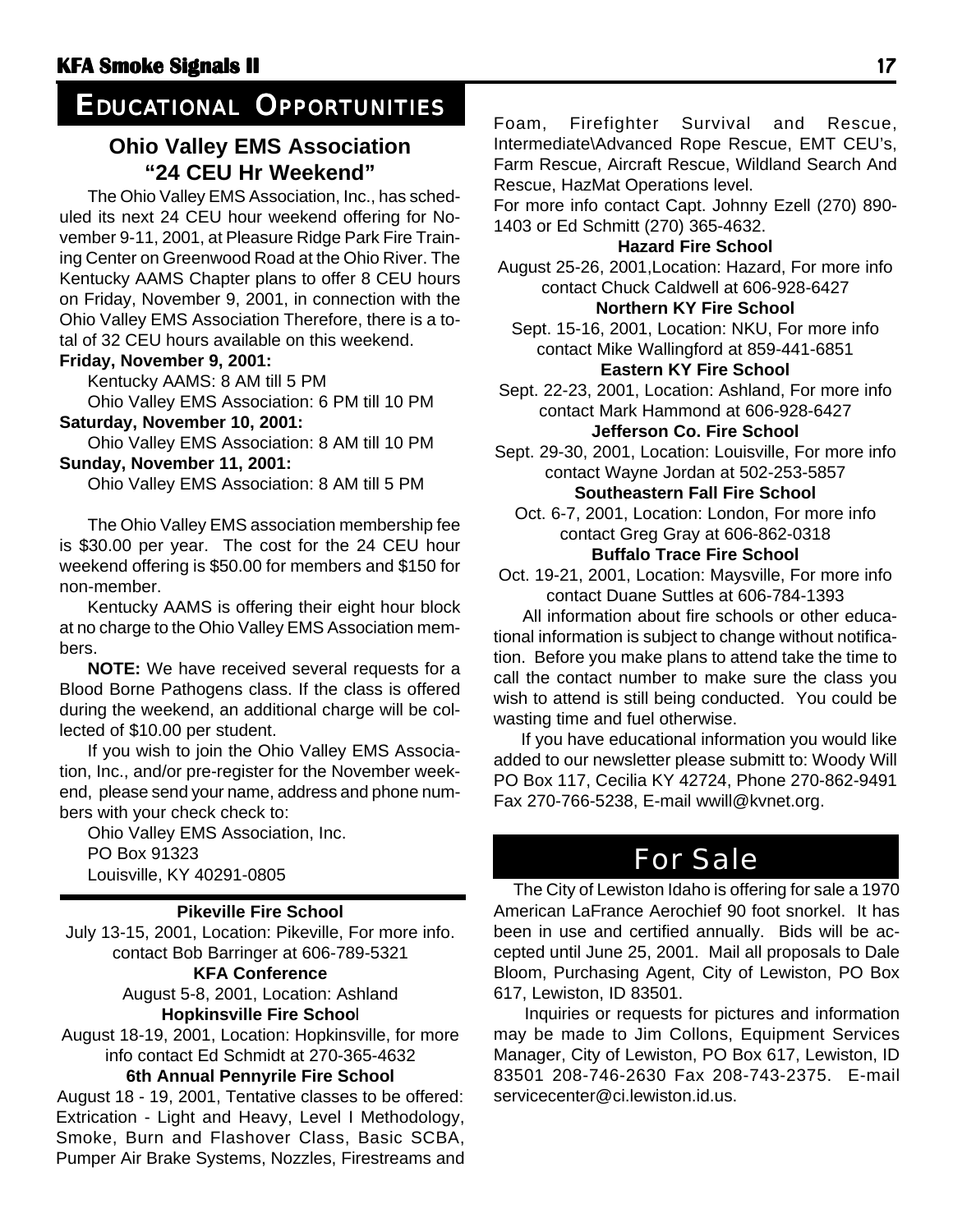## **Kentucky Firefighters Association Sustaining Members**

Please remember these members when you have purchasing needs.

| <b>10-33 EQUIPMENT INC.</b><br>Craig and Teri Hiser<br>313 Frontage Rd · Glasgow, KY 42141<br>877-678-1033 270-678-7479<br>Fax 270-678-4518<br>Web site: www.10-33.com                                                                                                                       | <b>Advanced Fire &amp; Rescue</b><br><b>Equipment Co. Inc.</b><br>Nick Gapinski<br>6633 Springvale Court<br>Newburg, IN 47630<br>800-853-7675  Fax 812-853-7676                                                                                                                                                                                                                                                                                                                                                | <b>Akron Brass Company</b><br>Jeff Benson<br>P.O. Box 86<br>Wooster, OH 44691<br>216-264-5678<br>voice mail: 800-395-6245 box 8427                                         |
|----------------------------------------------------------------------------------------------------------------------------------------------------------------------------------------------------------------------------------------------------------------------------------------------|----------------------------------------------------------------------------------------------------------------------------------------------------------------------------------------------------------------------------------------------------------------------------------------------------------------------------------------------------------------------------------------------------------------------------------------------------------------------------------------------------------------|----------------------------------------------------------------------------------------------------------------------------------------------------------------------------|
| <b>Bluegrass Fire Equipment</b><br>John Baker<br>P.O. Box 23174<br>Lexington, KY 40523<br>800-526-8393<br>Fax 859-233-1167                                                                                                                                                                   | <b>Camp Safety of Louisville</b><br>David Joels<br>3707 Bardstown Rd . Suite 7<br>Louisville, KY 40218<br>502-479-8005<br>Fax 502-479-8002                                                                                                                                                                                                                                                                                                                                                                     | <b>Commonwealth</b><br><b>Communication Systems, Inc.</b><br>Sam Owney<br>2347 Fortune Court . Suite 101<br>Lexington, KY 40509<br>859-293-1675  Fax 859-299-8130          |
| <b>Comtronics Industrial</b><br><b>Communication Systems</b><br>David Fried Barry Jackson<br>2456 Fortune Drive<br>Lexington, KY 40509<br>800-264-6021  Fax 859-299-9334                                                                                                                     | <b>Dill's Fire &amp; Safety</b><br><b>Equipment Company, Inc.</b><br>Steven Dill<br>P.O. Box 337<br>Ravenwood, WV 26164<br>800-624-1964    Fax 304-273-3463                                                                                                                                                                                                                                                                                                                                                    | <b>Division of</b><br><b>Emergency Management</b><br>W.R. Padgett<br>EOC Bldg. Boone Center<br>Frankfort, KY 40601<br>502-564-8682  Fax 502-654-6251                       |
| <b>Emergency One</b><br><b>Bob Burns</b><br>629 Shelby Street<br>Lexington, KY 40505<br>800-444-3473  Fax 859-255-5536                                                                                                                                                                       | <b>Emergency Equipment</b><br>Mike Brady<br>P.O. Box 75321<br>Cincinnati, OH 45275<br>859-371-7001  Fax 859-371-7003                                                                                                                                                                                                                                                                                                                                                                                           | <b>Emergency Service</b><br><b>Insurance Program</b><br>Peter Feid<br>20 Church Street<br>Cortland, NY 13045<br>800-822-3747  Fax 607-756-5051                             |
| <b>EMS USA</b><br>Chip Brake<br>P.O. Box 99<br>Shepherdsville, KY 40165<br>800-264-2401  Fax 502-543-5032                                                                                                                                                                                    | <b>Fire Apparatus DIV SDC</b><br><b>Bob Stark</b><br>8009 Beulah Church Road<br>Louisville, KY 40291<br>502-239-3120                                                                                                                                                                                                                                                                                                                                                                                           | <b>Fire Department</b><br><b>Service &amp; Supply</b><br>Al Sutt<br>P.O. Box 20207<br>Louisville, KY 40250<br>800-321-6965  Fax 502-491-1487                               |
| Gall's<br><b>Phil Scheible</b><br>2470 Paulmbo Dr • P.O. Box 5465<br>Lexington, KY 40555<br>800-477-7766                                                                                                                                                                                     | <b>High Tech Rescue</b><br>James Riddle, Jr.<br>250 Rockbridge Road<br>Shelbyville, KY 40065<br>800-848-6144<br>Local 502-633-0149 Fax 502-633-0659                                                                                                                                                                                                                                                                                                                                                            | <b>Hilliard Enhanced</b><br><b>Learning Programs (HELP)</b><br><b>Mike Hilliard</b><br>6600 Ken Carla Drive<br>Prospect, KY 40059-9310<br>502-291-4357<br>Fax 502-228-4357 |
| Jack L. Slagle Fire Equipment · Jack Slagle<br>Main Office: 1100 Bill Tuck Hwy, S Boston, VA 24592<br>P 804-575-7905 1-800-446-8896 F 804-572-3373<br>E-Mail: slaglefire@slaglefire.com<br>WebSite: www.slaglefire.com<br>Branch Office: 1818 Old Dunbar Rd<br>Cayce (W. Columbia), SC 29171 | Kentucky Fire Commission - State Fire Rescue Training<br>Executive Director: Larry J. Collier<br>Division Directors: Steve Calhoun & Walter Lage<br>2750 Research Park Dr. - Barn Annex • P.O. Box 14092 • Lexington, KY 40512<br>(800) 782-6823<br>(859) 246-3484 Fax<br>The mission of the Fire Commission is to strengthen, upgrade and improve<br>the fire service for the citizens and industry of the commonwealth through<br>standardized education, training, communication and distribution of funds. |                                                                                                                                                                            |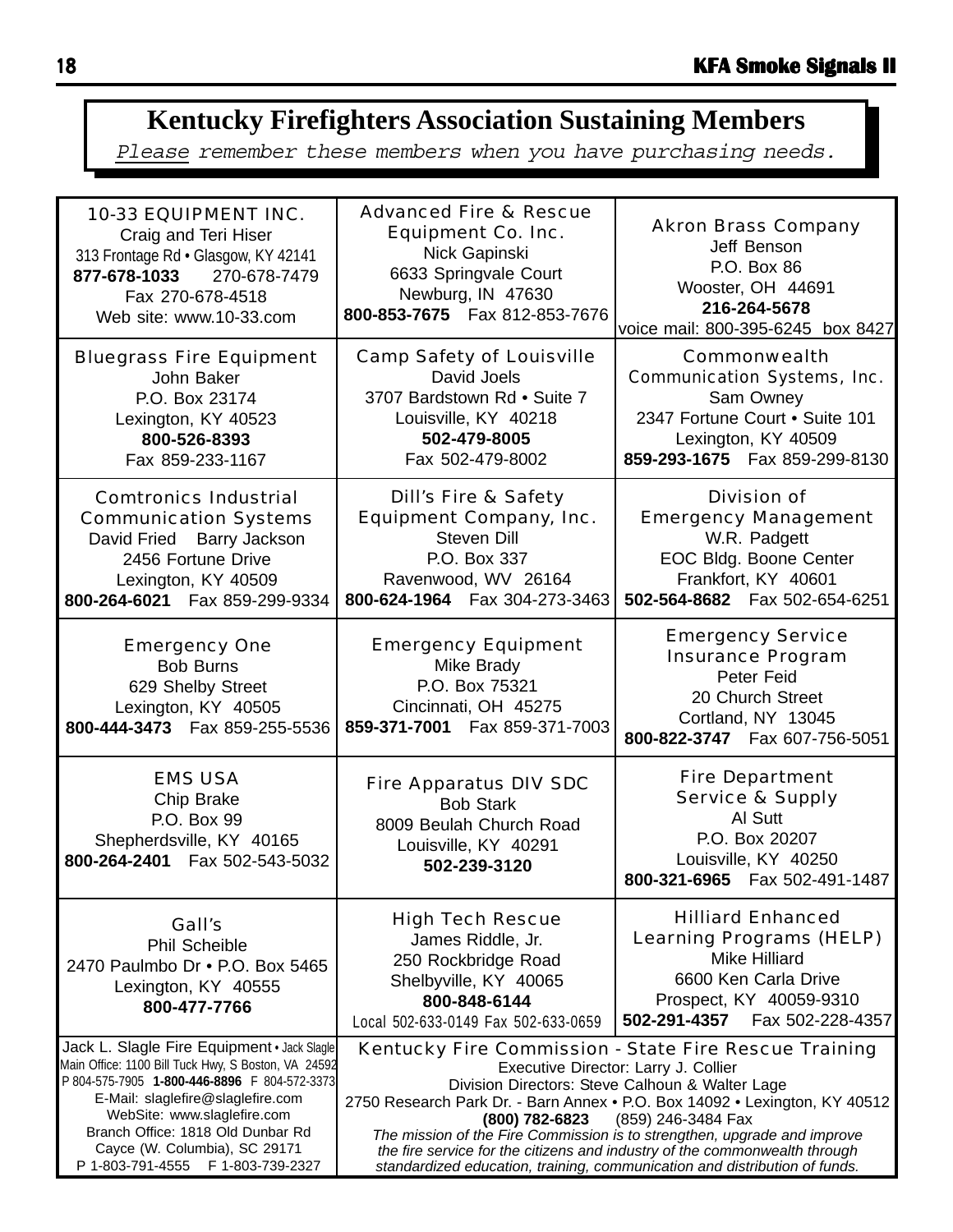## **Kentucky Firefighters Association Sustaining Members**

Please remember these members when you have purchasing needs.

| <b>Kentucky Public</b><br><b>Entity Programs / VFIS</b><br><b>Steve Sierveld</b><br>P.O. Box 17374 . Dixie Branch<br>Edgewood, KY 41017<br>800-753-6734    Fax 859-331-4937     | <b>Kentucky State Fire Marshal</b><br>Dave Manley<br>1047 US 127 South<br>Frankfort, KY 40601<br>502-564-3626    Fax 502-564-6799                                | <b>Louis &amp; Henry Group</b><br>Joy DeMoss<br>101 South Eighth Street<br>Louisville, KY 40202<br>502-589-5010  Fax 502-584-2820             |
|---------------------------------------------------------------------------------------------------------------------------------------------------------------------------------|------------------------------------------------------------------------------------------------------------------------------------------------------------------|-----------------------------------------------------------------------------------------------------------------------------------------------|
| <b>MCA Incorporated</b><br><b>Tara Hardwick</b><br>845 4th Avenue • Suite 405<br>Huntington, WV 25701<br>800-676-4785  Fax 304-522-4222                                         | <b>McCord Emergency Lighting</b><br>Mike McCord<br>525 Brookwater<br>Lexington, KY 40515<br>859-271-4311  Fax 859-273-1511                                       | <b>McCoy Miller</b><br>Brad Conover - Randy Herron<br>108 Ronaldson Court<br>Campbellsville, KY 42718<br>270-465-7642  Fax 270-384-5328       |
| <b>MSA</b><br>Mark Gustafson<br>5404 Seaton Lane<br>Louisville, KY 40291<br>Phone/Fax 502-239-7223                                                                              | <b>Orr Safety</b><br>Dave Goldsmith<br>P.O. Box 16326<br>Louisville, KY 40258<br>800-669-1677<br>Fax 800-800-6774                                                | <b>Parr Emergency</b><br><b>Products Sales, Inc.</b><br>Lisa Wright<br>P.O. Box 300<br>Gallaway, OH 43119<br>800-282-7904    Fax 614-878-3779 |
| <b>Public Safety</b><br><b>Equipment Company, Inc.</b><br><b>Dennis Downes</b><br>9616 Seaton Brooke Lane<br>Louisville, KY 40291<br>502-239-2006  Fax 502-239-3322             | <b>Rugged Wear</b><br>Debrah Winkle<br>206 Big Hill Avenue<br>Richmond, KY 40475<br>606-623-1135                                                                 | <b>Service Plus</b><br>Jim Davis<br>P.O. Box 673<br>Winchester, KY 40392<br>Phone/Fax 859-744-5949                                            |
| <b>Southeastern</b><br><b>Emergency Equipment</b><br>Rob Waller<br>P.O. Box 1196<br>Wake Forest, NC 27588<br>800-334-6656  Fax 888-556-1048                                     | <b>Summit Fire Apparatus</b><br>Joe Messmer<br>P.O. Box 17128<br>Edgewood, KY 41017<br>859-331-0360  Fax 859-331-0399                                            | <b>Survivar Inc.</b><br>Gary Gray<br>3001 S. Susan Street<br>Santa Ann, CA 92704<br>714-545-0410  Fax 714-850-0299                            |
| <b>Throughbred</b><br>Air Systems, Inc.<br><b>Mike Stone</b><br>208 Westmoreland Way<br>Lexington, KY 40324<br>Phone/Fax 502-863-6442                                           | <b>Vogelpohl Fire</b><br><b>Equipment Company, Inc.</b><br>William Vogelpohl<br>4 Interstate Access<br><b>Wilder, KY 41076</b><br>800-797-8317  Fax 606-442-5200 | <b>Wynn Fire Equipment</b><br>Charles & Kathy Wynn<br>P.O. Box 269<br>Woodbine, KY 40771<br>606-523-9269    Fax 606-523-0591                  |
| <b>Public Entity Insurance Inc.</b><br><b>Roeding Group Companies</b><br>2525 Harrodsburg Rd · Suite 220<br>Lexington, KY 40504<br>Toll Free 1-888-696-9620<br>Fax 859-296-4583 | <b>You could</b><br>advertise<br>Here!                                                                                                                           | To advertise in this space<br>in the next issue of<br>Smoke Signals II<br>contact Charles W. Shaw<br>at 270-465-8633                          |